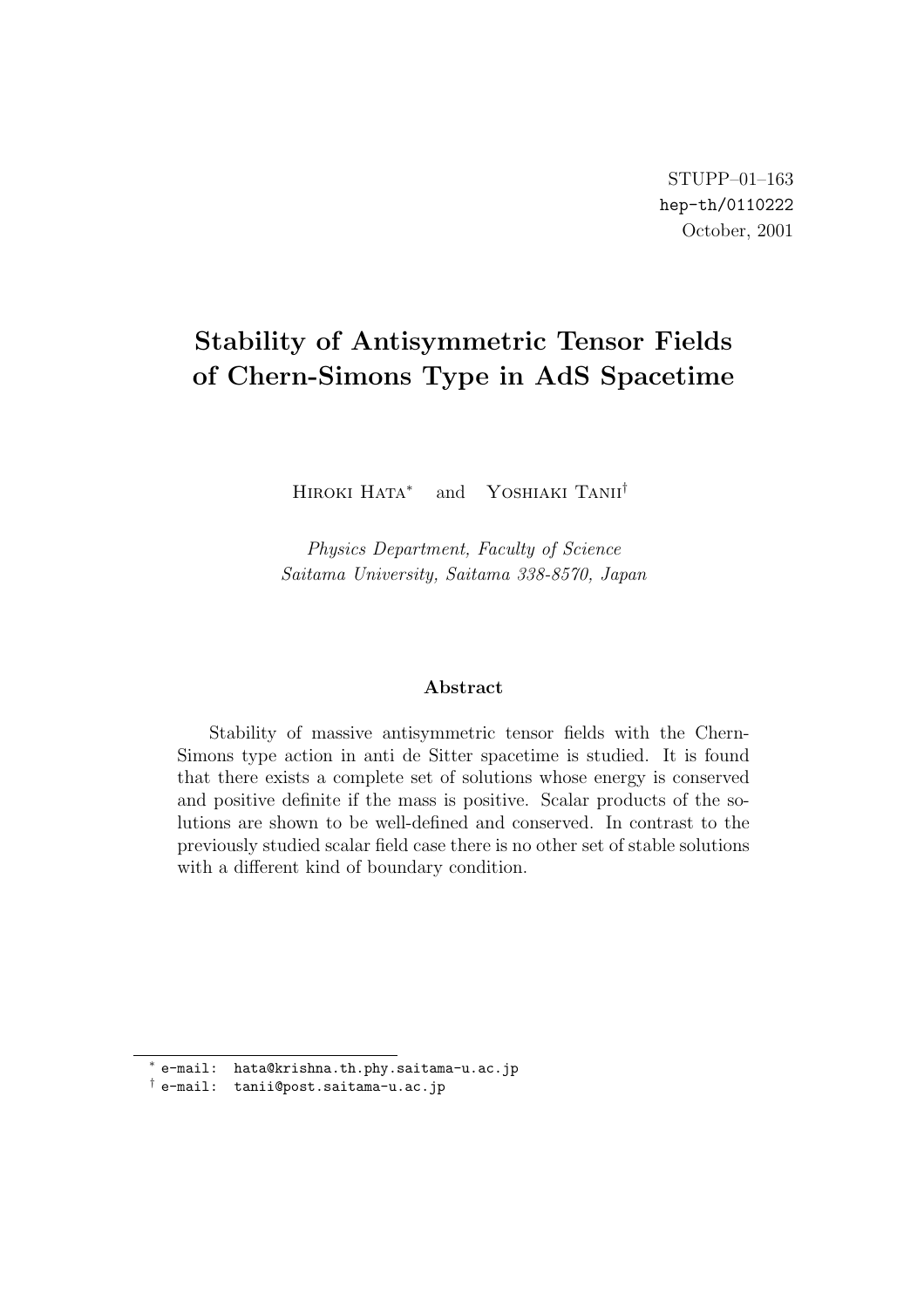### **1. Introduction**

Anti de Sitter (AdS) spacetime is a maximally symmetric spacetime with a negative constant curvature. It naturally appears as a solution of Einstein equation with a negative cosmological constant. It also appears in compactifications of higher dimensional supergravities in the Kaluza-Klein theory [1]. Recently interest in field theories in AdS spacetime has been much increased due to their relevance to the AdS/CFT correspondence in the string/M theory [2, 3, 4] (For a review see ref. [5].). An important issue of field theories in AdS spacetime is their stability, which was previously discussed in refs. [6, 7, 8]. (For recent studies on the stability see ref. [9].) Another important issue is a choice of boundary conditions of fields at spatial infinity. In ref. [10] boundary conditions are chosen such that the Cauchy problem for field equations is well-defined by requiring the conservation of the scalar product of fields.

The purpose of this paper is to study the stability of free massive antisymmetric tensor fields of arbitrary rank *n* in AdS spacetime. The string/M theory and supergravities contain antisymmetric tensor fields, which play an important role. Therefore, their stability is an important issue. There are two types of theories of antisymmetric tensor fields. One type of theories have an action with the second order kinetic term of the Maxwell type and the other type of theories have an action with the first order kinetic term of the Chern-Simons type [11]. (Equivalent theories to the latter were studied in refs. [12, 13].) Both types of theories appear in supergravities [14]. In this paper we only consider the Chern-Simons type theories, which are theories of *n*-th rank antisymmetric tensor fields in  $d = 2n + 1$  dimensions. As a preparation for study of the stability we first obtain the general solution of the field equation. Then we obtain conditions for the stability by studying the conservation and the positivity of the energy. We also study scalar products of the solutions.

The conditions for the stability of scalar fields in AdS spacetime were obtained in refs. [7, 8]. A free massive scalar field theory in *d*-dimensional AdS spacetime is stable if the mass *m* satisfies

$$
\left(\frac{m}{a}\right)^2 > -\left(\frac{d-1}{2}\right)^2,\tag{1.1}
$$

where  $a^{-1}$  is the radius of AdS spacetime. More precisely, there exists a complete set of solutions of the field equation whose energy is conserved and positive definite.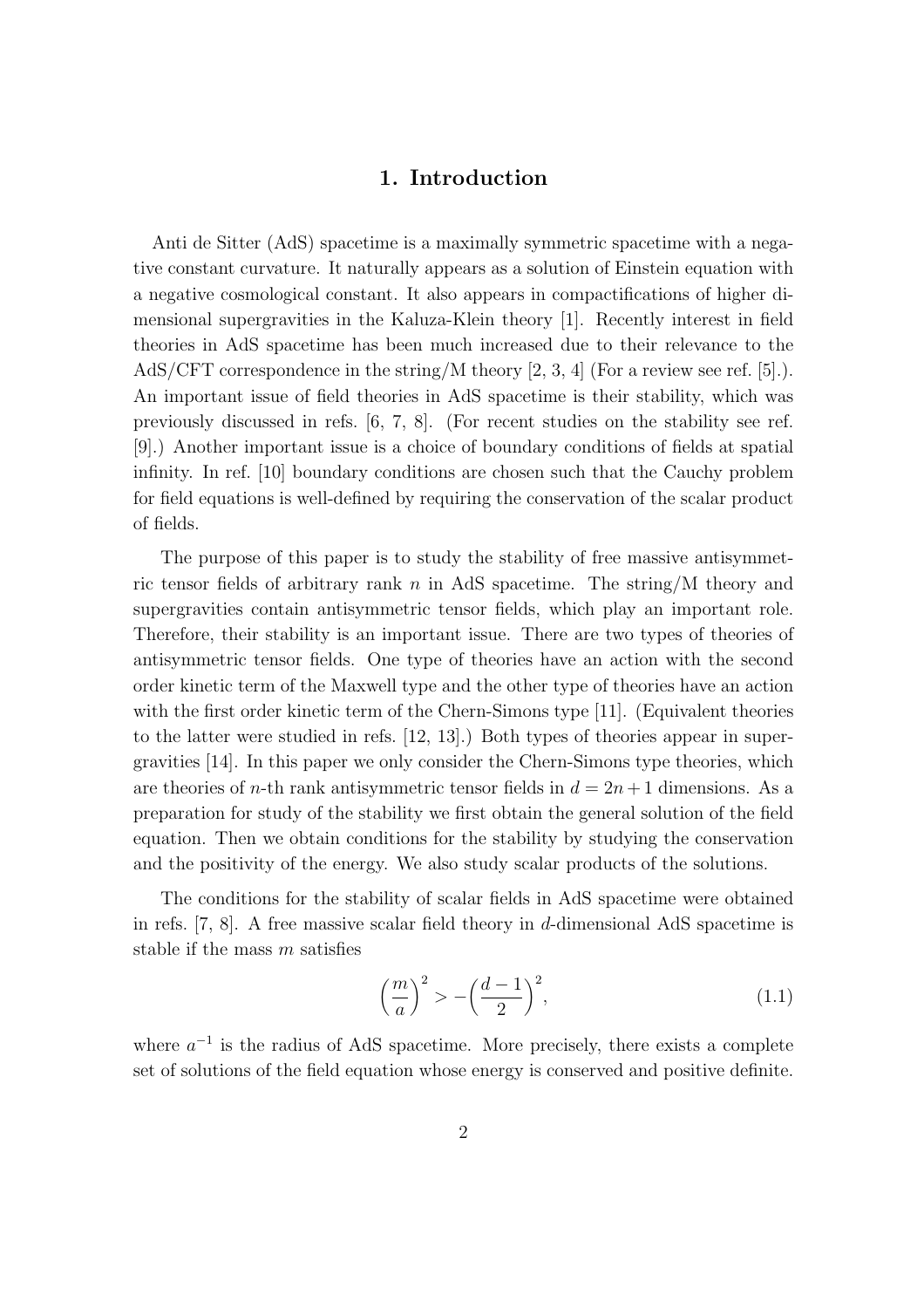Furthermore, when the mass satisfies

$$
-\left(\frac{d-1}{2}\right)^2 < \left(\frac{m}{a}\right)^2 < 1 - \left(\frac{d-1}{2}\right)^2,\tag{1.2}
$$

there exists another set of stable solutions satisfying a different kind of boundary condition at spatial infinity. In the latter case the coefficient of the improvement term in the energy-momentum tensor must take a particular value. Scalar fields can be stable even if the mass squared is negative due to a positive contribution from the kinetic term to the energy.

As in the scalar field case we find that there exists a complete set of solutions for antisymmetric tensor fields whose energy is conserved and positive definite if the mass is positive  $m > 0$ . There are three kinds of improvement terms in the energymomentum tensor for antisymmetric tensor fields of rank  $n \geq 2$ . The coefficients of these terms can take arbitrary values although they do not contribute to the energy. The scalar products of the solutions are shown to be well-defined and conserved.

In contrast to the scalar field case, however, there is no other set of stable solutions. The conservation of the energy allows another set of solutions satisfying a different kind of boundary condition at spatial infinity as in the scalar field case but their energy turns out to be divergent. Therefore, only one kind of boundary condition is possible for antisymmetric tensor fields with the Chern-Simons type action. A Chern-Simons type theory of the second rank atisymmetric tensor fields in five-dimensional AdS spacetime was previously studied in ref. [15] in the context of the AdS/CFT correspondence. By using a different approach it was found there that only one kind of boundary condition is possible, which is consistent with our result.

In the next section we introduce the first order action of antisymmetric tensor fields in AdS spacetime and obtain the energy-momentum tensor. In sect. 3 the general solution of the field equation is obtained in terms of the hypergeometric functions. The conservation and the positivity of the energy are discussed in sects. 4 and 5 respectively. In sect. 6 we show that there exists a well-define and conserved scalar product for the solutions. In Appendix we give a construction and useful identities of spherical harmonics for antisymmetric tensors on the (*d−*2)-dimensional sphere S*<sup>d</sup>−*<sup>2</sup> .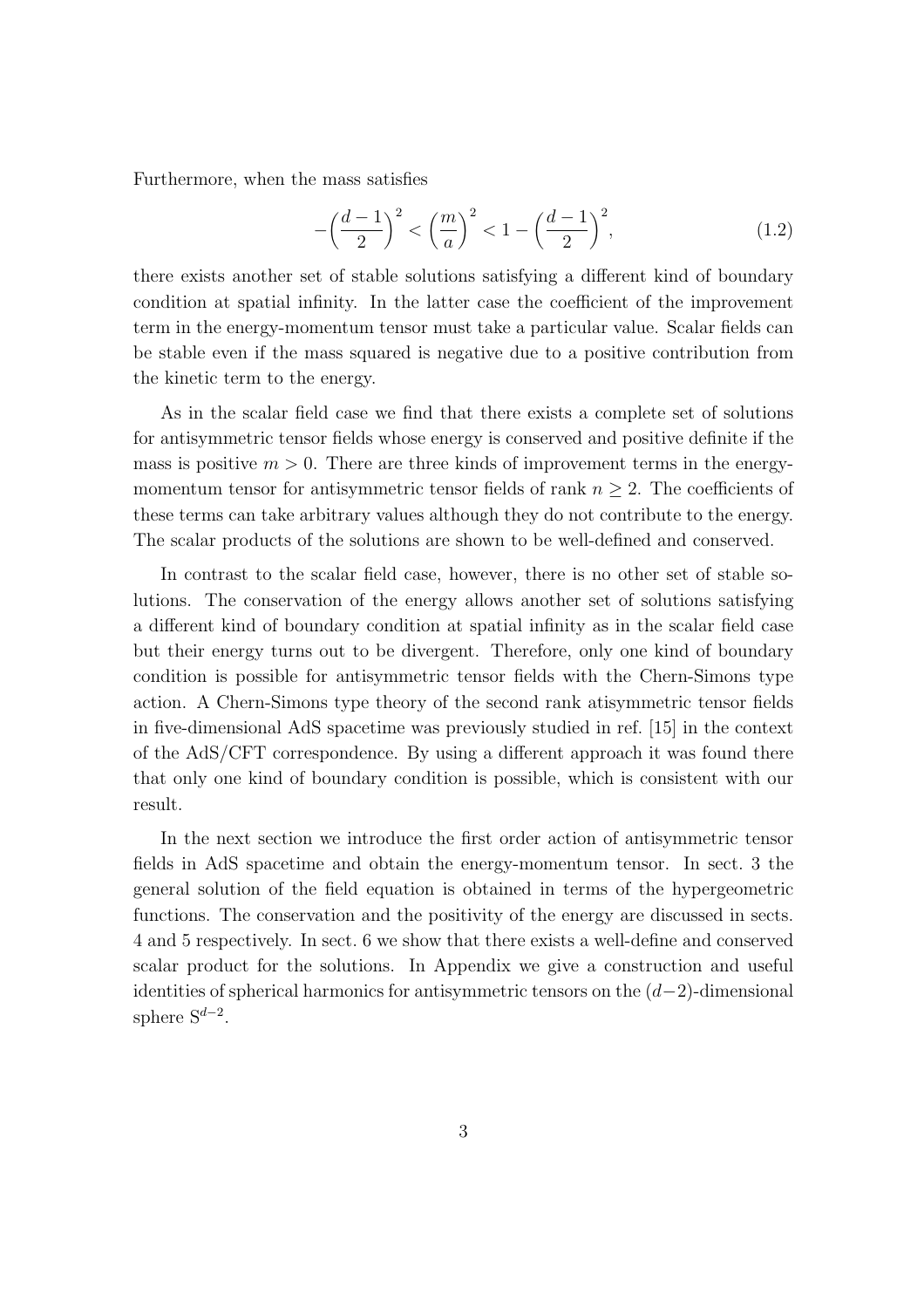### **2. Antisymmetric tensor fields in AdS spacetime**

We consider antisymmetric tensor fields in *d*-dimensional AdS spacetime. AdS spacetime is a maximally symmetric spacetime and has the metric

$$
g_{\mu\nu}dx^{\mu}dx^{\nu} = \frac{1}{a^2\cos^2\rho} \left[ -dt^2 + d\rho^2 + \sin^2\rho \ h_{ab}d\theta^a d\theta^b \right],\tag{2.1}
$$

where  $\mu, \nu = 0, 1, \dots, d - 1$  are *d*-dimensional world indices and the constant  $a^{-1}$ is the radius of AdS spacetime. The time coordinate *t* has a range  $-\infty < t < \infty$ , which corresponds to considering the universal covering of AdS spacetime. The radial coordinate  $\rho$  has a range  $0 \leq \rho < \frac{\pi}{2}$  with the spatial infinity at  $\rho = \frac{\pi}{2}$  $\frac{\pi}{2}$ *.*  $\theta^a$  and  $h_{ab}$  ( $a, b = 1, 2, \dots, d - 2$ ) are coordinates and the metric of the ( $d - 2$ )-dimensional unit sphere S*<sup>d</sup>−*<sup>2</sup> . Non-vanishing components of the Christoffel connection are

$$
\Gamma^{0}_{0\rho} = \Gamma^{\rho}_{00} = \Gamma^{\rho}_{\rho\rho} = \tan \rho,
$$
  
\n
$$
\Gamma^{a}_{ab} = -\tan \rho h_{ab}, \qquad \Gamma^{a}_{\rho b} = \frac{1}{\sin \rho \cos \rho} \delta^{a}_{b},
$$
  
\n
$$
\Gamma^{a}_{bc} = \frac{1}{2} h^{ad} (\partial_{b} h_{cd} + \partial_{c} h_{bd} - \partial_{d} h_{bc}) = \gamma^{a}_{bc},
$$
\n(2.2)

where  $\gamma_{bc}^a$  is the Christoffel connection of S<sup>*d*−2</sup>. The Riemann tensor is given by

$$
R_{\mu\nu}{}^{\tau}{}_{\sigma} = -a^2 \left( \delta^{\tau}_{\mu} g_{\nu\sigma} - \delta^{\tau}_{\nu} g_{\mu\sigma} \right). \tag{2.3}
$$

Our conventions for the curvature tensors are  $R_{\mu\nu}^T \sigma = \partial_{\mu} \Gamma_{\nu\sigma}^T + \Gamma_{\mu\lambda}^T \Gamma_{\nu\sigma}^{\lambda} - (\mu \leftrightarrow \nu),$  $R_{\mu\nu} = R_{\tau\mu}^{\tau}$ ,  $R = g^{\mu\nu} R_{\mu\nu}$ . For other properties of AdS spacetime see, e.g. ref. [5].

We consider a free theory of a complex antisymmetric tensor field  $B_{\mu_1\cdots\mu_n}$  of rank *n* in *d*-dimensional AdS spacetime for  $d = 2n + 1$ . The Chern-Simons type action  $[11]$  is

$$
S = \int d^d x \Big[ (-1)^{\frac{1}{2}(n+1)} \frac{1}{(n!)^2} \epsilon^{\mu_1 \cdots \mu_{2n+1}} B^*_{\mu_1 \cdots \mu_n} \partial_{\mu_{n+1}} B_{\mu_{n+2} \cdots \mu_{2n+1}} - \frac{m}{n!} \sqrt{-g} B^*_{\mu_1 \cdots \mu_n} B^{\mu_1 \cdots \mu_n} \Big],
$$
\n(2.4)

where  $\epsilon^{\mu_1\cdots\mu_{2n+1}}$  is the totally antisymmetric tensor and  $*$  denotes the complex conjugation. The reality of the action requires that the mass *m* is real. When  $m = 0$ , the action consists of only the kinetic term, which do not depends on the metric but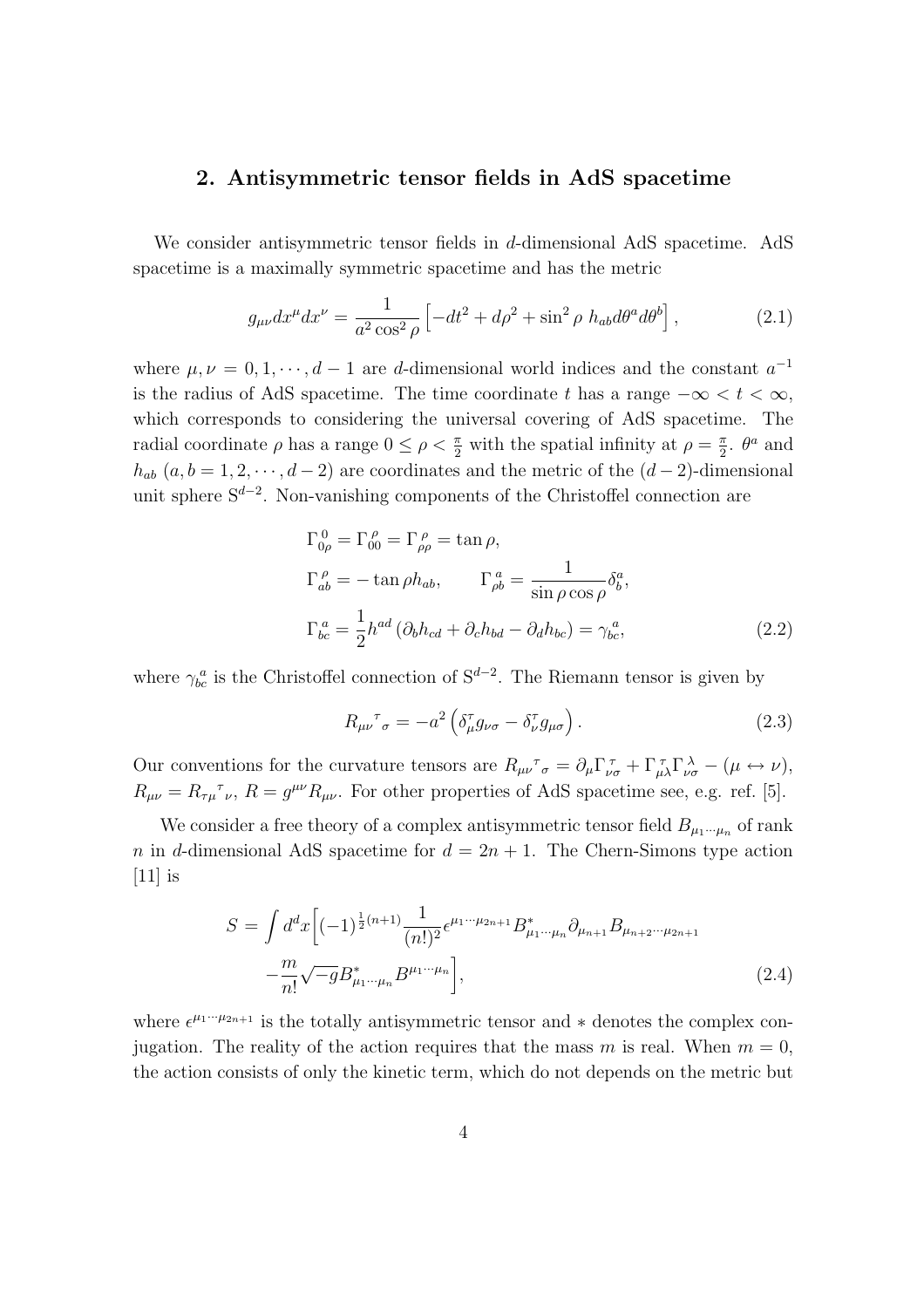is invariant under general coordinate transformations. This is an action of a topological field theory. We do not discuss the stability of the  $m = 0$  case since there is no local degrees of freedom and the energy is zero. The field equation derived from this action is

$$
(-1)^{\frac{1}{2}(n+1)}\frac{1}{n!}\epsilon^{\mu_1\cdots\mu_{2n+1}}\partial_{\mu_{n+1}}B_{\mu_{n+2}\cdots\mu_{2n+1}} - m\sqrt{-g}B^{\mu_1\cdots\mu_n} = 0.
$$
 (2.5)

We define the energy-momentum tensor of the theory as a variation of the action with respect to the metric. To do this we need an action for general metric, which reduces to the original action (2.4) for the AdS metric (2.1). We use the action

$$
S' = \int d^d x \left[ (-1)^{\frac{1}{2}(n+1)} \frac{1}{(n!)^2} \epsilon^{\mu_1 \cdots \mu_{2n+1}} B^*_{\mu_1 \cdots \mu_n} \partial_{\mu_{n+1}} B_{\mu_{n+2} \cdots \mu_{2n+1}} - \frac{\mu}{n!} \sqrt{-g} B^*_{\mu_1 \cdots \mu_n} B^{\mu_1 \cdots \mu_n} + \frac{\alpha}{n! a} R B^*_{\mu_1 \cdots \mu_n} B^{\mu_1 \cdots \mu_n} + \frac{\beta}{n! a} R_{\mu\nu} B^{*\mu}{}_{\mu_2 \cdots \mu_n} B^{\nu \mu_2 \cdots \mu_n} + \frac{\gamma}{n! a} R_{\mu\nu \tau \sigma} B^{*\mu\nu}{}_{\mu_3 \cdots \mu_n} B^{\tau \sigma \mu_3 \cdots \mu_n} \right], (2.6)
$$

where  $\alpha$ ,  $\beta$  and  $\gamma$  are arbitrary constant parameters. The parameter  $\mu$  is chosen as

$$
\mu = m - [d(d - 1)\alpha + (d - 1)\beta + 2\gamma] a \tag{2.7}
$$

so that this action coincides with eq. (2.4) for the AdS metric. The last three terms in eq. (2.6) containing the curvature tensors are generalizations of the wellknown  $R\phi^2$  term in the scalar field theory. These terms give improvement terms in the energy-momentum tensor. Note that we do not need to introduce the term  $R_{\mu\tau\nu\sigma}B^{*\mu\nu}{}_{\mu_3\cdots\mu_n}B^{\tau\sigma\mu_3\cdots\mu_n}$  since it is related to the last term in eq. (2.6) by the Bianchi identity of the Riemann tensor. From eq. (2.6) we obtain the energy-momentum tensor as

$$
T_{\mu\nu} = -\frac{2}{\sqrt{-g}} \frac{\delta S'}{\delta g^{\mu\nu}}
$$
  
=  $\frac{2}{n!} [nm + (d-1)\beta a + 2\gamma a] (B_{(\mu}^* B_{\nu)})$   
 $-\frac{1}{n!} [m - 2(d - 1)\alpha a] g_{\mu\nu} (B^* B)$   
 $+\frac{2\alpha}{n! a} (D_{\mu} D_{\nu} - g_{\mu\nu} D^2) (B^* B)$   
 $+\frac{\beta}{n! a} [2D_{\sigma} D_{(\mu} (B_{\nu}^* B^{\sigma}) - D^2 (B_{(\mu}^* B_{\nu)}) - g_{\mu\nu} D_{(\tau} D_{\sigma)} (B^{*T} B^{\sigma}) ]$   
 $-\frac{4\gamma}{n! a} D_{\tau} D_{\sigma} (B_{(\mu}^{*T} B_{\nu)}^{\sigma}),$  (2.8)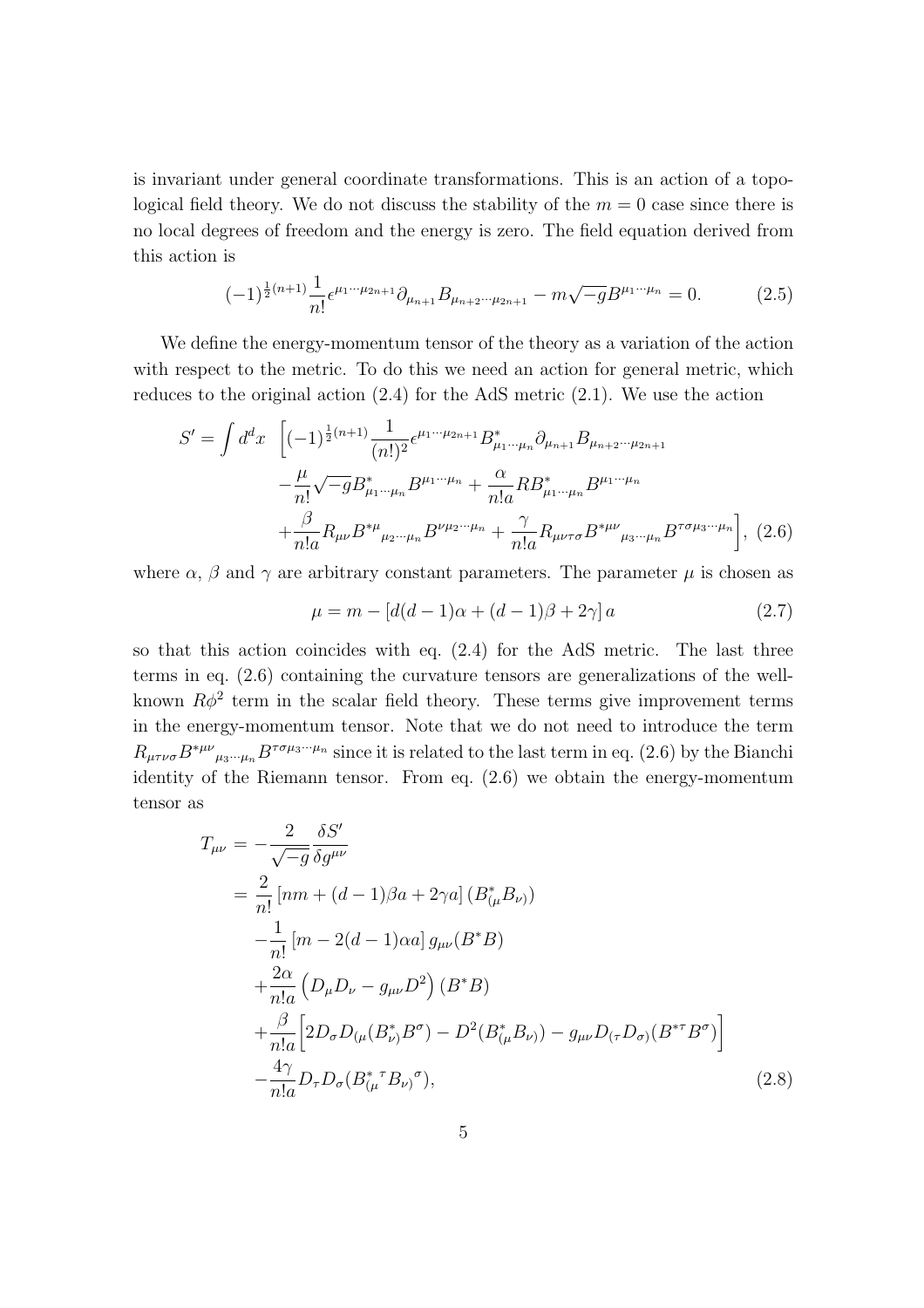where  $(B^*B) = B^*_{\mu_1\mu_2\cdots\mu_n} B^{\mu_1\mu_2\cdots\mu_n}$ ,  $(B^*_{\mu}B_{\nu}) = B^*_{\mu\rho_2\cdots\rho_n} B_{\nu}^{\rho_2\cdots\rho_n}$ , etc. There is no contribution from the kinetic term.

The energy is defined as follows [6]. The energy-momentum tensor (2.8) satisfies  $D_{\mu}T^{\mu\nu} = 0$  for arbitrary *α*, *β* and *γ* when the field equation is used. We can construct a conserved current

$$
\partial_{\mu} \left( \sqrt{-g} T^{\mu}{}_{\nu} \xi^{\nu} \right) = 0 \tag{2.9}
$$

for each Killing vector  $\xi^{\mu}$  satisfying  $D_{\mu}\xi_{\nu} + D_{\nu}\xi_{\mu} = 0$ . The energy is the charge of this current for a timelike Killing vector  $\xi^{\mu} = (1, 0, \dots, 0)$ 

$$
E = -\int d^{d-1}x \sqrt{-g}T^{t}, \qquad (2.10)
$$

where the integral is over  $(d-1)$ -dimensional space.

### **3. Solutions of the field equation**

We shall obtain the general solution of the field equation (2.5). It is more convenient to rewrite the field equation in another form. Applying  $\partial_{\mu_1}$  to eq. (2.5) we obtain a constraint

$$
D_{\mu_1}B^{\mu_1\cdots\mu_n} = 0,\t\t(3.1)
$$

where  $D_{\mu}$  is the covariant derivative in AdS spacetime. Applying the differential operation in the first term of eq.  $(2.5)$  to eq.  $(2.5)$  again and using eq.  $(2.5)$  in the second term we obtain the second order equation

$$
\[D_{\mu}D^{\mu} + n(n+1)a^2 - m^2\]B^{\mu_1 \cdots \mu_n} = 0. \tag{3.2}
$$

We first solve these equations and then substitute the solutions into the first order equation (2.5) to obtain further conditions.

By the constraint (3.1) the components  $B_{ta_2\cdots a_n}$  and  $B_{ta_3\cdots a_n}$  are not independent but can be expressed by  $B_{a_1\cdots a_n}$  and  $B_{\rho a_2\cdots a_n}$ . The field equation (3.2) for  $[\mu_1 \cdots \mu_n] =$  $[a_1 \cdots a_n], [ \rho a_2 \cdots a_n]$  gives

$$
\mathcal{L}_1 B^{a_1 \cdots a_n} - \frac{2(-1)^n n}{\sin^3 \rho \cos \rho} \nabla^{[a_1} B^{a_2 \cdots a_n] \rho} = 0,
$$
  

$$
\mathcal{L}_2 B^{\rho a_2 \cdots a_n} - \frac{2}{\tan \rho} \nabla_{a_1} B^{a_1 a_2 \cdots a_n} = 0,
$$
 (3.3)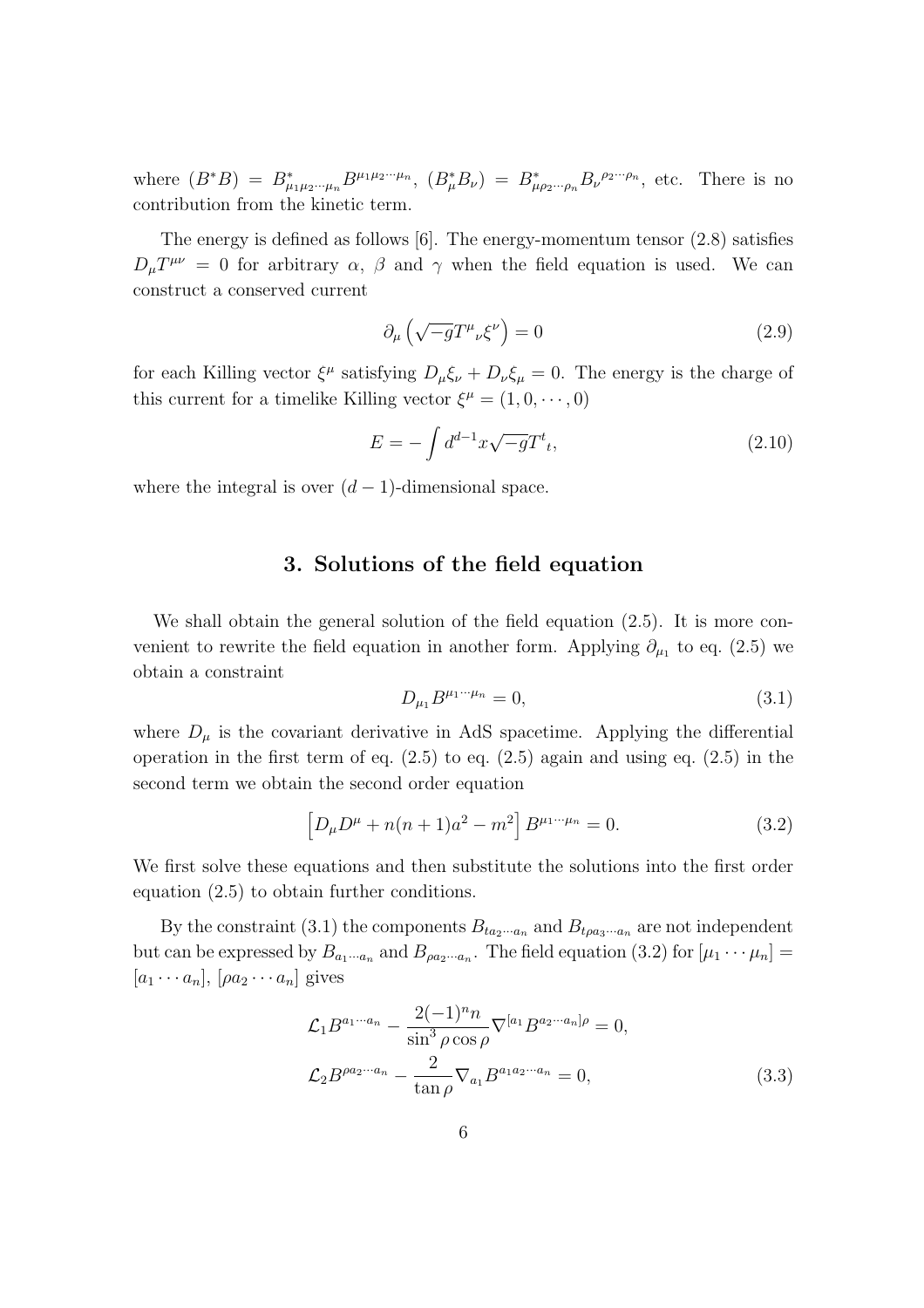where  $\nabla_a$  is the covariant derivative on  $S^{d-2}$  using the Christoffel connection  $\gamma_{bc}^a$  in eq. (2.2). The differential operators  $\mathcal{L}_1$  and  $\mathcal{L}_2$  are defined as

$$
\mathcal{L}_1 = -\partial_t^2 + \partial_\rho^2 + \frac{4n-1}{\sin \rho \cos \rho} \partial_\rho + \frac{\nabla_a \nabla^a + 3n(n-1)}{\sin^2 \rho} + \frac{4n^2 - \left(\frac{m}{a}\right)^2}{\cos^2 \rho},
$$
  
\n
$$
\mathcal{L}_2 = -\partial_t^2 + \partial_\rho^2 + \left(4 \tan \rho + \frac{4n-3}{\sin \rho \cos \rho}\right) \partial_\rho + \frac{\nabla_a \nabla^a + 3n^2 - 7n + 3}{\sin^2 \rho} + \frac{(2n+1)^2 - \left(\frac{m}{a}\right)^2}{\cos^2 \rho} - 4.
$$
\n(3.4)

It can be shown that when eqs. (3.1) and (3.3) are satisfied, then the remaining components of eq. (3.2) are automatically satisfied.

We decompose the antisymmetric tensor field into transverse and longitudinal modes by using spherical harmonics  $Y_{a_1\cdots a_n}^{(l)}(\theta)$  for antisymmetric tensor fields on  $S^{d-2}$ . The spherical harmonics are transverse  $\nabla^{a_1} Y_{a_1 \cdots a_n}^{(l)} = 0$  and are eigenfunctions of the Laplacian  $\nabla_a \nabla^a$  on S<sup>*d*−2</sup> with the eigenvalue  $-[l(l+d-3)-n]$ . The quantum number *l* takes values  $l = 0, 1, 2, \cdots$  for  $n = 0$  and  $l = 1, 2, 3, \cdots$  for  $n \ge 1$ . In the Appendix we sketch how to construct  $Y_{a_1\cdots a_n}^{(l)}$  and give some useful identities. Using the spherical harmonics the components of the antisymmetric tensor field are decomposed as

$$
B^{a_1 \cdots a_n}(x) = R_1(t, \rho) Y^{(l)a_1 \cdots a_n}(\theta) + R_2(t, \rho) \nabla^{[a_1} Y^{(l)a_2 \cdots a_n]}(\theta),
$$
  
\n
$$
B^{\rho a_2 \cdots a_n}(x) = \sin \rho \cos \rho R_3(t, \rho) Y^{(l)a_2 \cdots a_n}(\theta) + R_4(t, \rho) \nabla^{[a_2} Y^{(l)a_3 \cdots a_n]}(\theta),
$$
  
\n
$$
B^{t a_2 \cdots a_n}(x) = R_5(t, \rho) Y^{(l)a_2 \cdots a_n}(\theta) + R_6(t, \rho) \nabla^{[a_2} Y^{(l)a_3 \cdots a_n]}(\theta),
$$
  
\n
$$
B^{t \rho a_3 \cdots a_n}(x) = R_7(t, \rho) Y^{(l)a_3 \cdots a_n}(\theta) + R_8(t, \rho) \nabla^{[a_3} Y^{(l)a_4 \cdots a_n]}(\theta),
$$
\n(3.5)

where  $Y^{(l)a_1\cdots a_n} = h^{a_1b_1} \cdots h^{a_nb_n} Y^{(l)}_{b_1\cdots b_n}$  $\mathcal{L}_{b_1 \cdots b_n}^{(l)}$  and  $\nabla^a = h^{ab} \nabla_b$ . The factor  $\sin \rho \cos \rho$  in front of  $R_3$  is for later convenience. Substituting eq.  $(3.5)$  into the constraint  $(3.1)$ for  $[\mu_2 \cdots \mu_n] = [a_2 \cdots a_n], [\rho a_3 \cdots a_n], R_5, \cdots, R_8$  are expressed in terms of  $R_1, \cdots$ ,  $R_4$  as

$$
\partial_t R_5 = \frac{1}{n} (l + n - 1)^2 R_2 - (\sin \rho \cos \rho \partial_\rho + 2n) R_3,
$$
  
\n
$$
\partial_t R_6 = -\left(\partial_\rho + 2 \tan \rho + \frac{2n - 1}{\sin \rho \cos \rho}\right) R_4,
$$
  
\n
$$
\partial_t R_7 = -\frac{1}{n - 1} (l + n)(l + n - 2) R_4,
$$
  
\n
$$
\partial_t R_8 = 0.
$$
\n(3.6)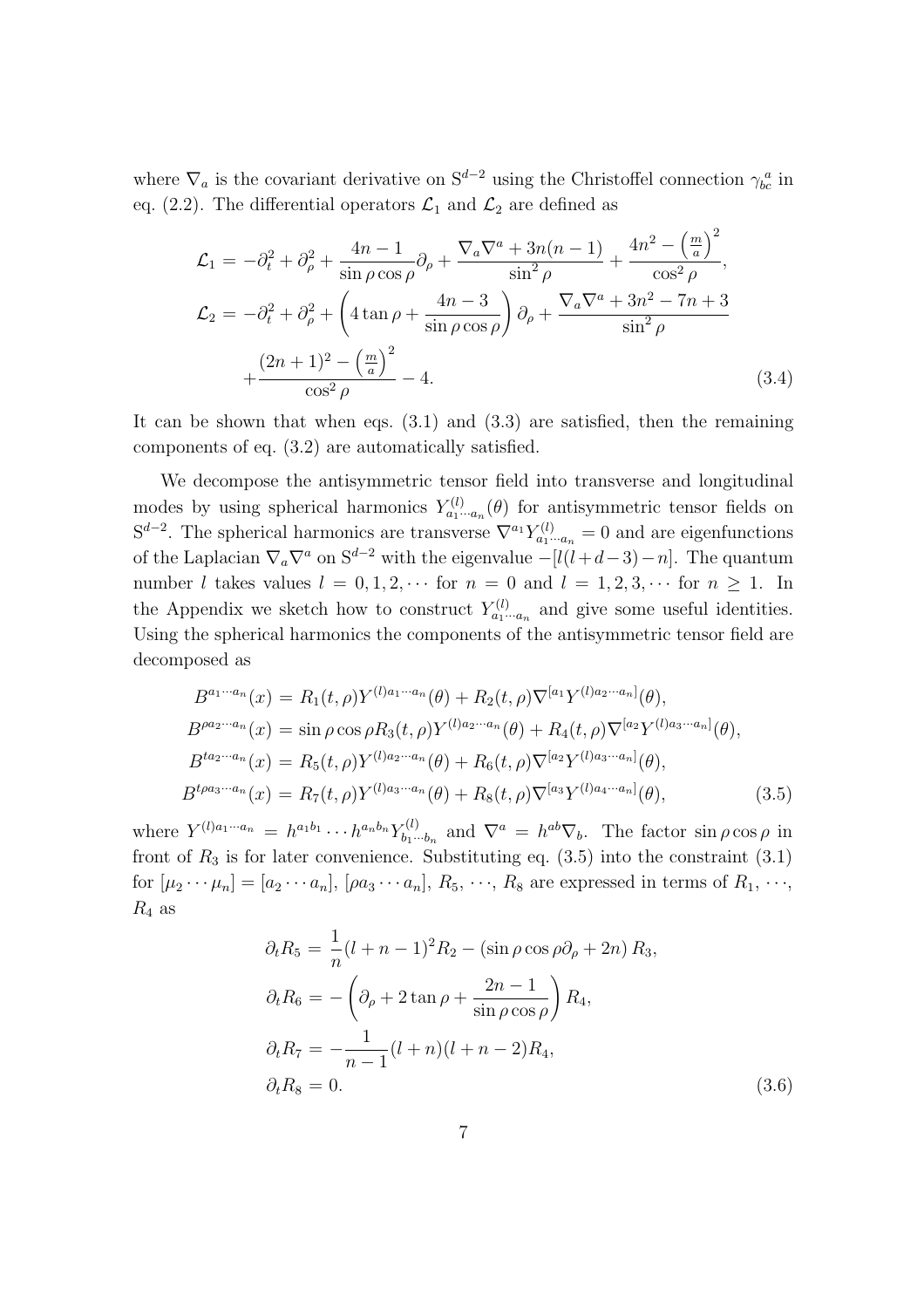Other components of the constraint (3.1) are then automatically satisfied.  $R_1, \cdots$ ,  $R_4$ , in turn, are determined by solving eq.  $(3.3)$ . To solve eq.  $(3.3)$  it is convenient to change the variable as

$$
v = \sin^2 \rho. \tag{3.7}
$$

Let us first consider  $R_1$ . We define the function  $f_1(v)$  by

$$
R_1(t,\rho) = \bar{N}_1(t)v^{\frac{1}{2}\kappa}(1-v)^{\frac{1}{2}\lambda}f_1(v), \qquad (3.8)
$$

where

$$
\bar{N}_1(t) = N_1 e^{-i\omega_1 t} + \tilde{N}_1 e^{i\omega_1 t} \tag{3.9}
$$

and  $N_1$  and  $\tilde{N}_1$  are complex constants. The transverse part of the first equation in  $(3.3)$  gives

$$
\[4v(1-v)\partial_v^2 + 2(2\kappa + 4n - 2(\kappa + \lambda + 1)v)\partial_v + \omega_1^2 - (\kappa + \lambda)^2 + \frac{(\kappa - l + n)(\kappa + l + 3n - 2)}{v} + \frac{(\lambda - 2n)^2 - \left(\frac{m}{a}\right)^2}{1 - v}\]f_1(v) = 0. \quad (3.10)
$$

We choose the parameters  $\kappa$  and  $\lambda$  as

$$
\kappa = l - n, \qquad (\lambda - 2n)^2 = \left(\frac{m}{a}\right)^2 \tag{3.11}
$$

so that the  $v^{-1}$  and  $(1 - v)^{-1}$  terms in eq. (3.10) vanish. There are two possible values of *λ*

$$
\lambda = \lambda_{\pm} \equiv 2n \pm \frac{|m|}{a}.\tag{3.12}
$$

Then, eq. (3.10) becomes a hypergeometric equation

$$
\[v(1-v)\partial_v^2 + (c_1 - (a_1 + b_1 + 1)v)\partial_v - a_1b_1\]f_1(v) = 0,\tag{3.13}
$$

where

$$
a_1 = \frac{1}{2}(\lambda + l - n - \omega_1),
$$
  
\n
$$
b_1 = \frac{1}{2}(\lambda + l - n + \omega_1),
$$
  
\n
$$
c_1 = l + n.
$$
\n(3.14)

The solution which gives  $B_{a_1 \cdots a_n}$  regular at  $\rho = 0$  is a hypergeometric function

$$
f_1(v) = {}_2F_1(a_1, b_1, c_1; v)
$$
  
= 
$$
\frac{\Gamma(c_1)}{\Gamma(a_1)\Gamma(b_1)} \sum_{n=0}^{\infty} \frac{\Gamma(a_1+n)\Gamma(b_1+n)}{\Gamma(c_1+n)} \frac{v^n}{n!}.
$$
 (3.15)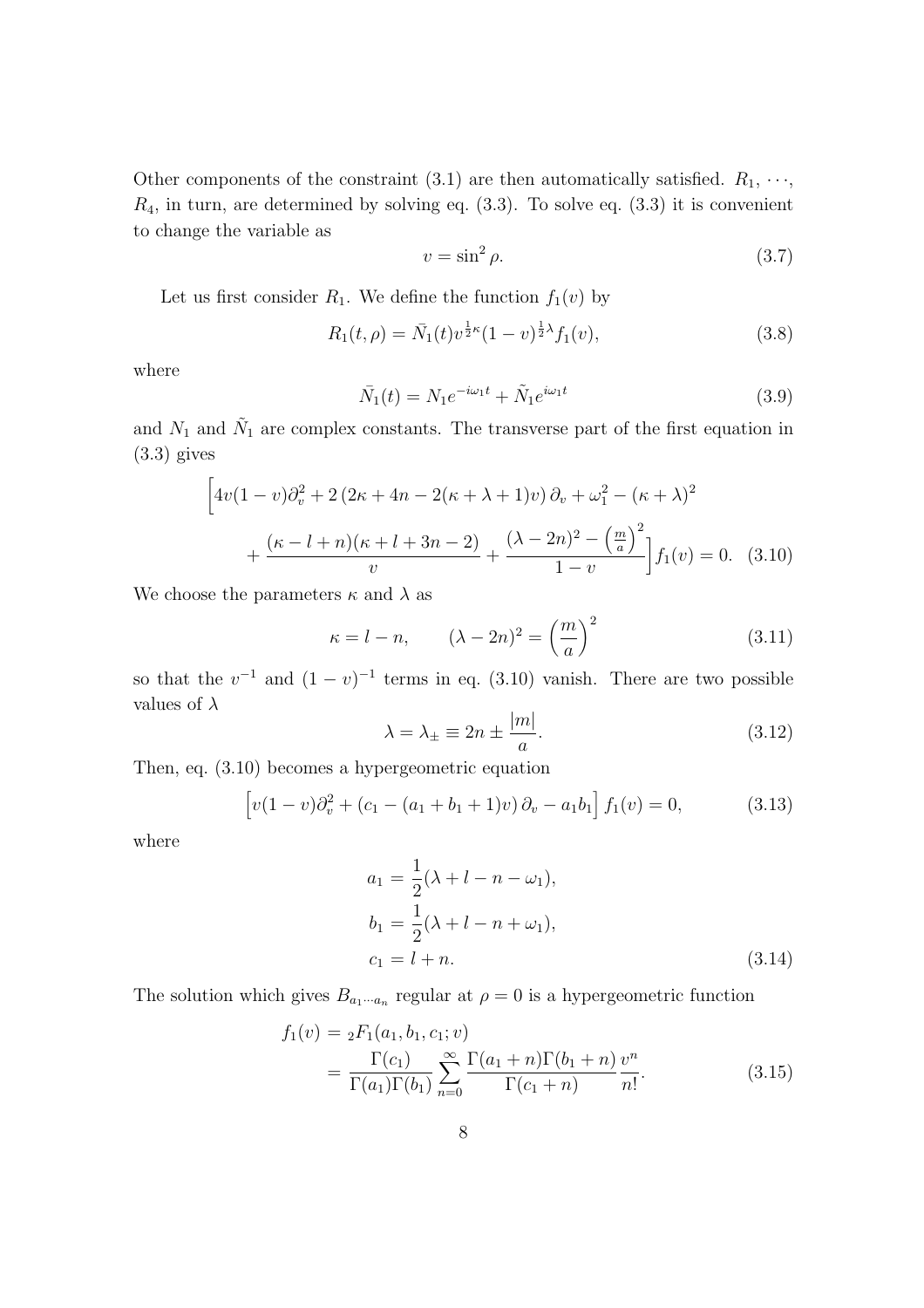The equation for  $R_4$  can be solved similarly. We put

$$
R_4(t,\rho) = \bar{N}_4(t)v^{\frac{1}{2}(l-n+1)}(1-v)^{\frac{1}{2}(\lambda+1)}f_4(v),\tag{3.16}
$$

where

$$
\bar{N}_4(t) = N_4 e^{-i\omega_4 t} + \tilde{N}_4 e^{i\omega_4 t} \tag{3.17}
$$

and  $\lambda$  satisfies the second equation in (3.11). The longitudinal part of the second equation in  $(3.3)$  gives a hypergeometric equation on  $f_4$ . The solution which gives  $B_{\rho a_2 \cdots a_n}$  regular at  $\rho = 0$  is

$$
f_4(v) = {}_2F_1(a_4, b_4, c_4; v),
$$
\n(3.18)

where

$$
a_4 = \frac{1}{2}(\lambda + l - n - \omega_4),
$$
  
\n
$$
b_4 = \frac{1}{2}(\lambda + l - n + \omega_4),
$$
  
\n
$$
c_4 = l + n.
$$
\n(3.19)

The equations for  $R_2$  and  $R_3$  are slightly more complicated since they are coupled equations. The longitudinal part of the first equation and the transverse part of the second equation in (3.3) become

$$
\mathcal{L}R_2 + \frac{2n}{v}R_3 = 0,
$$
  

$$
\mathcal{L}R_3 + \frac{2(l+n-1)^2}{nv}R_2 = 0,
$$
 (3.20)

where

$$
\mathcal{L} = -\partial_t^2 + 4v(1-v)\partial_v^2 + 4(2n-v)\partial_v
$$
  
 
$$
-\frac{l(l+2n-2) - (n-1)(3n+1)}{v} + \frac{4n^2 - \left(\frac{m}{a}\right)^2}{1-v}.
$$
 (3.21)

These equations can be diagonalized by defining new functions  $\hat{R_2}$  and  $\hat{R_3}$  as

$$
\hat{R}_2 = -(l + n - 1)R_2 + nR_3,
$$
  
\n
$$
\hat{R}_3 = (l + n - 1)R_2 + nR_3.
$$
\n(3.22)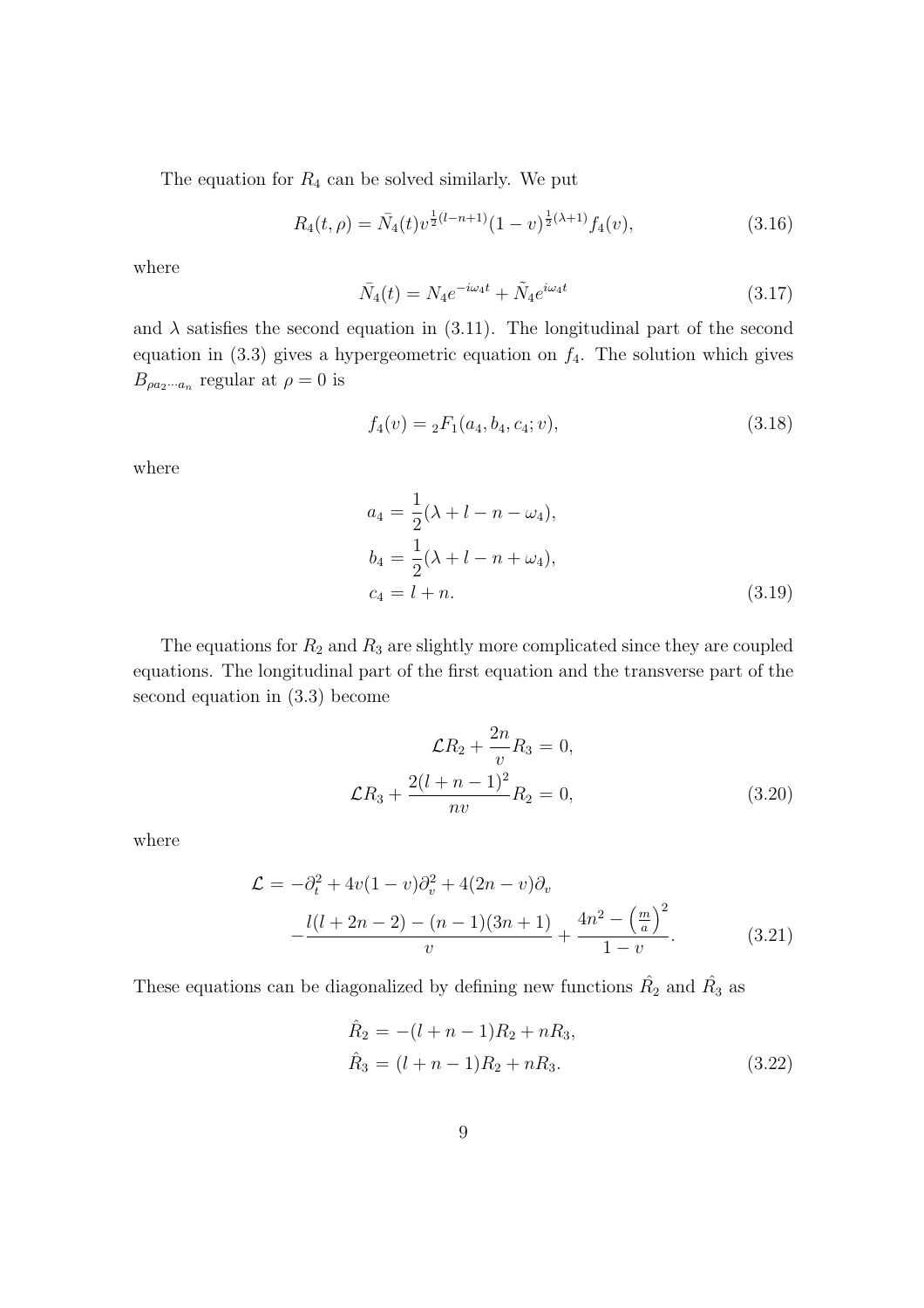Eq. (3.20) then becomes

$$
\[\mathcal{L} - \frac{2}{v}(l+n-1)\]\hat{R}_2 = 0,
$$
  

$$
\[\mathcal{L} + \frac{2}{v}(l+n-1)\]\hat{R}_3 = 0.
$$
\n(3.23)

Putting

$$
\hat{R}_2(t,\rho) = \bar{N}_2(t)v^{\frac{1}{2}(l-n+1)}(1-v)^{\frac{1}{2}\lambda}f_2(v),
$$
  
\n
$$
\hat{R}_3(t,\rho) = \bar{N}_3(t)v^{\frac{1}{2}(l-n-1)}(1-v)^{\frac{1}{2}\lambda}f_3(v),
$$
\n(3.24)

where

$$
\bar{N}_2(t) = N_2 e^{-i\omega_2 t} + \tilde{N}_2 e^{i\omega_2 t},
$$
\n
$$
\bar{N}_3(t) = N_3 e^{-i\omega_3 t} + \tilde{N}_3 e^{i\omega_3 t},
$$
\n(3.25)

these equations become hypergeometric equations on  $f_2$  and  $f_3$ . The solutions which give  $B_{a_1 \cdots a_n}$  and  $B_{\rho a_2 \cdots a_n}$  regular at  $\rho = 0$  are

$$
f_2(v) = {}_2F_1(a_2, b_2, c_2; v),
$$
  
\n
$$
f_3(v) = {}_2F_1(a_3, b_3, c_3; v),
$$
\n(3.26)

where

$$
a_2 = \frac{1}{2}(\lambda + l - n + 1 - \omega_2),
$$
  
\n
$$
b_2 = \frac{1}{2}(\lambda + l - n + 1 + \omega_2),
$$
  
\n
$$
c_2 = l + n + 1,
$$
  
\n
$$
a_3 = \frac{1}{2}(\lambda + l - n - 1 - \omega_3),
$$
  
\n
$$
b_3 = \frac{1}{2}(\lambda + l - n - 1 + \omega_3),
$$
  
\n
$$
c_3 = l + n - 1.
$$
\n(3.27)

Thus we have obtained the general solution of the second order equation (3.2). We now consider the first order equation (2.5). Substituting eq. (3.5) into eq. (2.5) and using eq.  $(A.11)$  and the second order equation  $(3.2)$  we find that eq.  $(2.5)$  is satisfied if the functions *R*'s satisfy

$$
\frac{m}{a}R_4 = (-1)^{\frac{1}{2}n(n-1)}\frac{n-1}{l+n}\sin\rho\cos\rho\,\partial_t R_1,\n\frac{m}{a}R_3 = (-1)^{\frac{1}{2}n(n+1)+\frac{1}{2}}\frac{l+n-1}{n}\left(\partial_t R_2 + \frac{n}{\sin^2\rho}R_5\right).
$$
\n(3.28)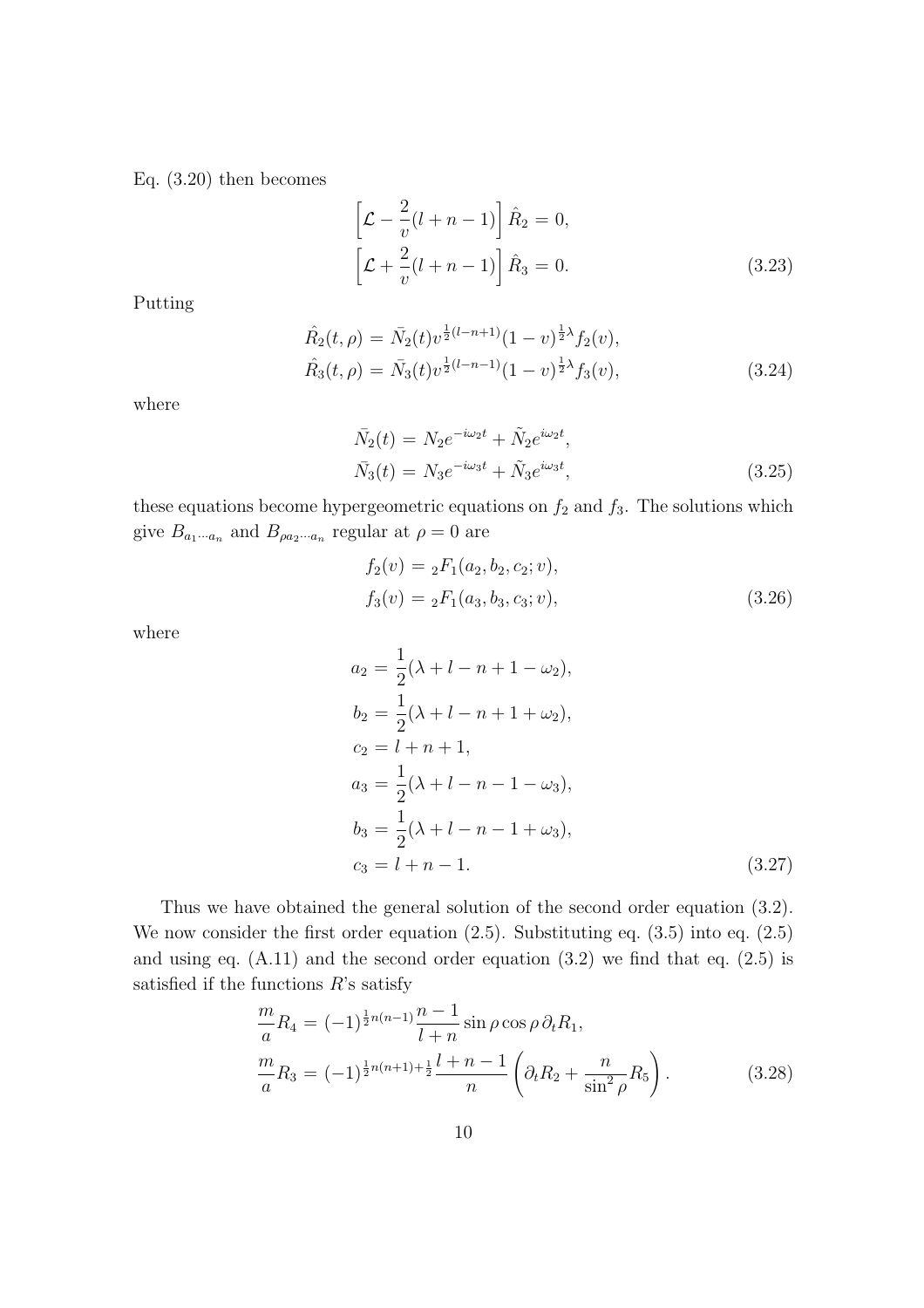These equations are satisfied if  $\omega_1 = \omega_4$ ,  $\omega_2 = \omega_3$  and  $\bar{N}_i$  satisfy

$$
\frac{d}{dt}\bar{N}_1 = (-1)^{\frac{1}{2}n(n-1)}\frac{l+n}{n-1}\frac{m}{a}\bar{N}_4,\n\frac{d}{dt}\bar{N}_3 = (-1)^{\frac{1}{2}n(n+1)+\frac{1}{2}}\frac{a}{m}\left[\frac{1}{2}\left((l+n-1)^2-\left(\frac{m}{a}\right)^2-\omega_2^2\right)\bar{N}_3\right]\n-2(l+n)(l+n-1)\bar{N}_2\right].
$$
\n(3.29)

By these relations  $\bar{N}_4$  and  $\bar{N}_3$  are related to  $\bar{N}_1$  and  $\bar{N}_2$  respectively and independent degrees of freedom are reduced from four to two.

### **4. Conservation of the energy**

We first consider the conservation of the energy as a condition for the stability. From eq. (2.9) the time derivative of the energy (2.10) is given by

$$
\frac{d}{dt}E = \int d^{d-2}\theta \sqrt{-g}g^{\rho\rho}T_{\rho t}\Big|_{\rho=\frac{\pi}{2}},\tag{4.1}
$$

where the integral is over  $S^{d-2}$ .  $T_{\rho t}$  can be written as

$$
n!T_{\rho t} = 2nm(B_{(\rho}^{*}B_{t)}) + \frac{2\alpha}{a} (\partial_{\rho} - \tan \rho) \partial_{t} (B^{*}B)
$$
  
\n
$$
- \frac{\beta}{a \sin \rho \cos \rho} \partial_{t} \left( B_{a_{1} \cdots a_{n}}^{*} B^{a_{1} \cdots a_{n}} \right)
$$
  
\n
$$
+ \frac{\beta}{a} \left( \partial_{\rho} - \tan \rho - \frac{n-1}{\sin \rho \cos \rho} \right) \partial_{t} \left( B_{ta_{2} \cdots a_{n}}^{*} B^{ta_{2} \cdots a_{n}} \right)
$$
  
\n
$$
+ \frac{\beta}{a} \left( \partial_{\rho} - \tan \rho + \frac{n}{\sin \rho \cos \rho} \right) \partial_{t} \left( B_{\rho a_{2} \cdots a_{n}}^{*} B^{\rho a_{2} \cdots a_{n}} \right)
$$
  
\n
$$
+ 2(n-1) \frac{\beta}{a} \left( \partial_{\rho} - \tan \rho + \frac{n+1}{2 \sin \rho \cos \rho} \right) \partial_{t} (B_{t\rho}^{*} B^{t\rho})
$$
  
\n
$$
- \frac{4\gamma}{a \sin \rho \cos \rho} \partial_{t} \left( B_{ta_{2} \cdots a_{n}}^{*} B^{ta_{2} \cdots a_{n}} \right) + 4\gamma a (B_{(\rho}^{*}B_{t}))
$$
  
\n
$$
+ \frac{4\gamma}{a} \left( \partial_{\rho} - \tan \rho + \frac{n+1}{\sin \rho \cos \rho} \right) \partial_{t} (B_{t\rho}^{*} B^{t\rho}) + \nabla_{a} (\cdots)^{a}.
$$
 (4.2)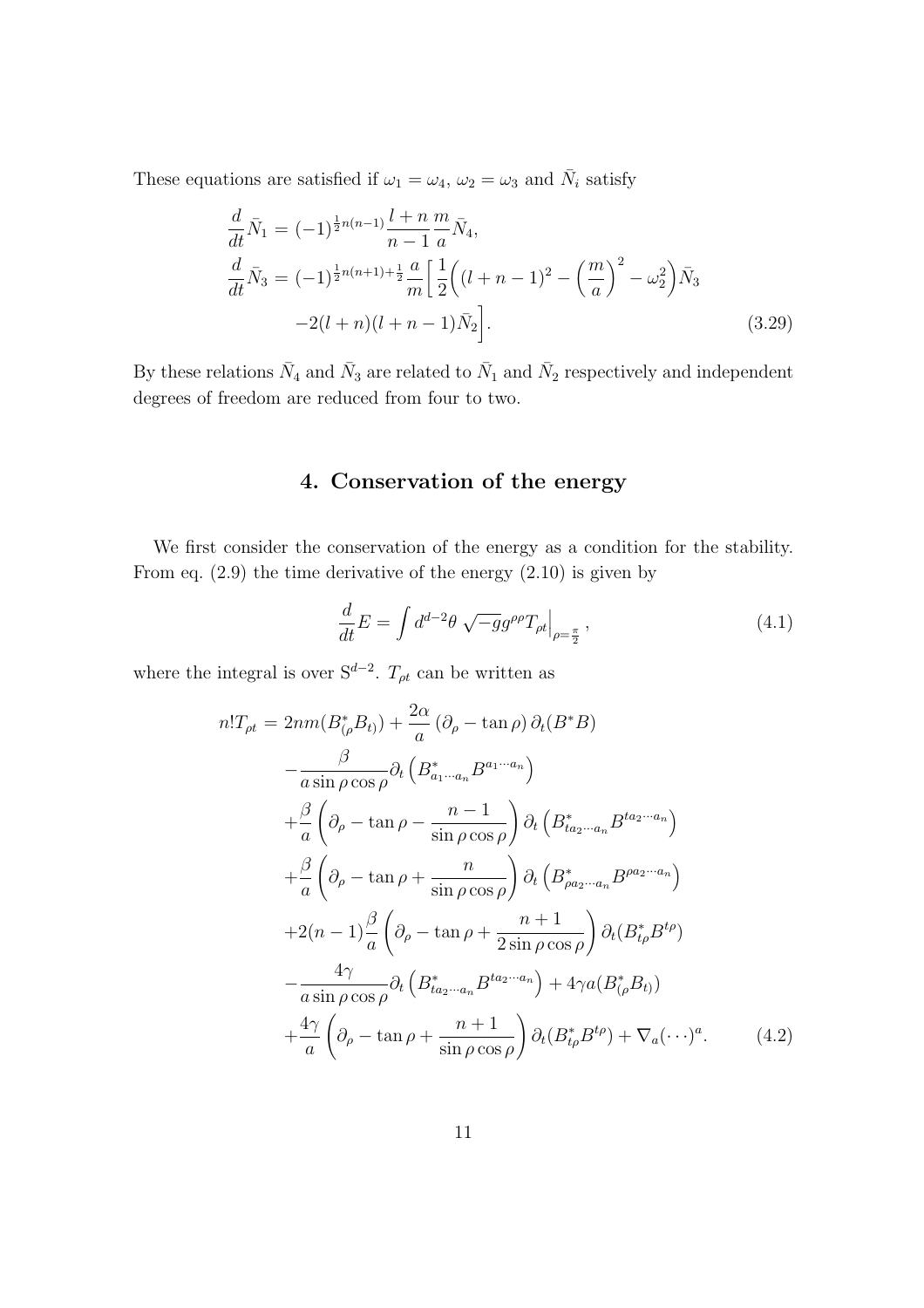Here,  $\nabla_a(\cdot \cdot \cdot)^a$  represents total derivative terms on  $S^{d-2}$ , which vanish in the integral (4.1). Substituting eq. (3.5) into eq. (4.1) it is divided into three independent parts

$$
\frac{d}{dt}E = \frac{1}{n!} \int d\Omega \left[ \dot{E}_1 \left| Y_{a_1 \cdots a_n}^{(l)} \right|^2 + \dot{E}_2 \left| Y_{a_2 \cdots a_n}^{(l)} \right|^2 + \dot{E}_3 \left| Y_{a_3 \cdots a_n}^{(l)} \right|^2 \right] \Big|_{\rho = \frac{\pi}{2}}, \tag{4.3}
$$

where  $d\Omega = d^{d-2}\theta\sqrt{h}$  is the volume element of  $S^{d-2}$  and

$$
\left| Y_{a_1 \cdots a_n}^{(l)} \right|^2 = h^{a_1 b_1} \cdots h^{a_n b_n} Y_{a_1 \cdots a_n}^{(l)*} Y_{b_1 \cdots b_n}^{(l)}.
$$
\n(4.4)

 $\dot{E}_1$ ,  $\dot{E}_2$  and  $\dot{E}_3$  depend only on  $R_1$ ,  $(R_2, R_3)$  and  $R_4$  respectively.

To evaluate the right hand side of eq. (4.1) we need boundary behaviors of the functions  $R_i$  for  $\rho \to \frac{\pi}{2}$ . They can be obtained from the behavior of the hypergeometric function  ${}_2F_1(a, b, c; v)$  for  $v \to 1$ . When  $\lambda - 2n$  is not an integer, we find that near the boundary *R*'s behave as

$$
R_1(\rho, t) \sim \bar{N}_1(t) \Big[ A_1(\cos \rho)^{\lambda} \left( 1 + \mathcal{O}(\cos^2 \rho) \right) + B_1(\cos \rho)^{-\lambda + 4n} \left( 1 + \mathcal{O}(\cos^2 \rho) \right) \Big],
$$
  
\n
$$
\hat{R}_2(\rho, t) \sim \bar{N}_2(t) \Big[ A_2(\cos \rho)^{\lambda} \left( 1 + \mathcal{O}(\cos^2 \rho) \right) + B_2(\cos \rho)^{-\lambda + 4n} \left( 1 + \mathcal{O}(\cos^2 \rho) \right) \Big],
$$
  
\n
$$
\hat{R}_3(\rho, t) \sim \bar{N}_3(t) \Big[ A_3(\cos \rho)^{\lambda} \left( 1 + \mathcal{O}(\cos^2 \rho) \right) + B_3(\cos \rho)^{-\lambda + 4n} \left( 1 + \mathcal{O}(\cos^2 \rho) \right) \Big],
$$
  
\n
$$
R_4(\rho, t) \sim \bar{N}_4(t) \Big[ A_4(\cos \rho)^{\lambda + 1} \left( 1 + \mathcal{O}(\cos^2 \rho) \right) + B_4(\cos \rho)^{-\lambda + 4n + 1} \left( 1 + \mathcal{O}(\cos^2 \rho) \right) \Big],
$$
  
\n(4.5)

where

$$
A_i = \frac{\Gamma(c_i)\Gamma(c_i - a_i - b_i)}{\Gamma(c_i - a_i)\Gamma(c_i - b_i)}, \quad B_i = \frac{\Gamma(c_i)\Gamma(a_i + b_i - c_i)}{\Gamma(a_i)\Gamma(b_i)} \tag{4.6}
$$

with  $a_i$ ,  $b_i$  and  $c_i$  given in eqs.  $(3.14)$ ,  $(3.19)$  and  $(3.27)$ . We see that the value of *λ* determines boundary behaviors of the solutions. The case in which  $\lambda - 2n$  is an integer is discussed at the end of this section.

Let us first consider  $\dot{E}_1$ . We obtain

$$
\dot{E}_1 = \left(\frac{\tan \rho}{a}\right)^{4n-1} \left[\frac{2\alpha}{a} \left(\partial_\rho - \tan \rho\right) + \frac{4n\alpha - \beta}{a \sin \rho \cos \rho}\right] \partial_t |R_1|^2
$$

$$
= \frac{1}{a^{4n}} \partial_t \left|\bar{N_1}\right|^2 \left[-A_1^2 \left(2(2\lambda - 2n + 1)\alpha + \beta\right) (\cos \rho)^{2\lambda - 4n} -2A_1 B_1 \left(2(2n + 1)\alpha + \beta\right)\right]
$$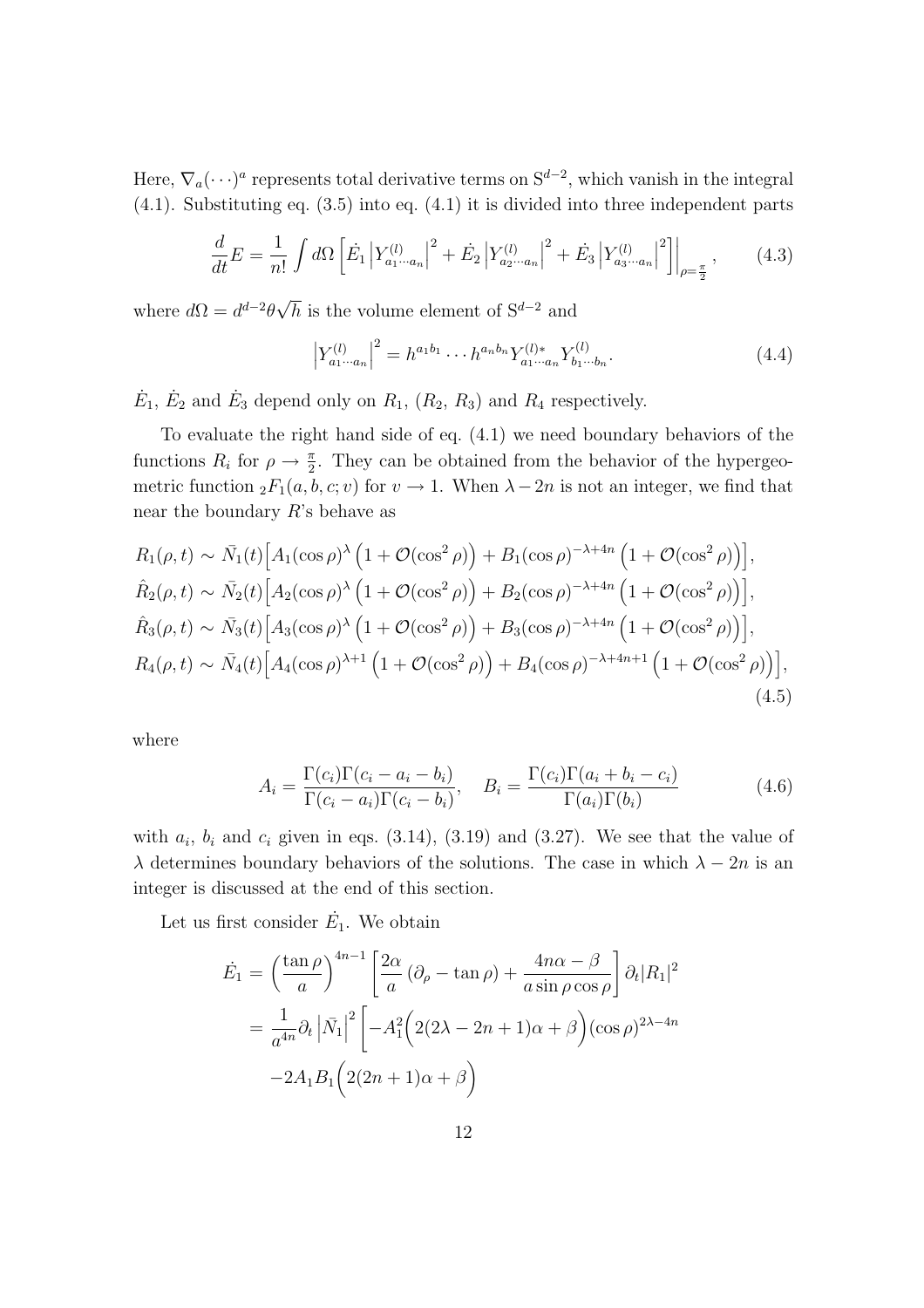$$
+B_1^2 \Big( 2(2\lambda - 6n - 1)\alpha - \beta \Big) (\cos \rho)^{-2\lambda + 4n} + C(\cos \rho)^{2\lambda - 4n + 2} + D(\cos \rho)^2 + E(\cos \rho)^{-2\lambda + 4n + 2} \Big] \Big|_{\rho = \frac{\pi}{2}}.
$$
 (4.7)

The last three terms represent higher order terms than the first three respectively. When we choose  $\lambda = \lambda_+$ , the first term automatically vanishes. For the second and the third terms to vanish we have to require either (i)  $B_1 = 0$  or (ii)  $A_1 = 0$ ,  $2(2\lambda - 6n - 1)\alpha - \beta = 0$ . On the other hand, when we choose  $\lambda = \lambda_{-}$ , the third term vanishes automatically and we have to require either (iii)  $A_1 = 0$  or (iv)  $B_1 = 0$ ,  $2(2\lambda - 2n + 1)\alpha + \beta = 0$ . It can be shown that the conditions (i) and (ii) are equivalent to (iii) and (iv) respectively. It is enough to consider two cases (i) and (iv) and set  $B_1 = 0$ . For  $B_1 = 0$  only C term survives among the higher order terms. In the case (i) it vanishes automatically. In the case (iv) we further need to require  $2\lambda - 4n + 2 > 0$ , i.e.,  $|m| < a$ .

The conditions for  $\dot{E}_2$  and  $\dot{E}_3$  to vanish can be obtained in a similar way. It first requires  $B_2 = B_3 = B_4 = 0$ . The remaining terms are

$$
\dot{E}_{2} = -\frac{1}{2na^{4n}} \left[ 2(2\lambda - 2n + 1)\alpha + \beta \right] (\cos \rho)^{2\lambda - 4n} \partial_{t} |\bar{N}_{2}A_{2} - \bar{N}_{3}A_{3}|^{2} \n+ \frac{1}{8n^{2}\omega_{2}^{4}a^{4n}} \left[ 2n(2\lambda - 2n + 1)\alpha + (2\lambda - n)\beta + 4\gamma \right] (\cos \rho)^{2\lambda - 4n} \n\times \partial_{t} |(\lambda - l - 3n + 1)\dot{\bar{N}}_{2}A_{2} + (\lambda + l - n - 1)\dot{\bar{N}}_{3}A_{3}|^{2} \n+ \frac{1}{4n^{2}\omega_{2}^{2}a^{4n}} \left( 2\gamma + \frac{nm}{a} \right) \left( \bar{N}_{2}A_{2} + \bar{N}_{3}A_{3} \right)^{*} \n\times \left[ (\lambda - l - 3n + 1)\dot{\bar{N}}_{2}A_{2} + (\lambda + l - n - 1)\dot{\bar{N}}_{3}A_{3} \right] + \text{c.c.}, \n\dot{E}_{3} = -\frac{1}{\omega_{1}^{2}a^{4n}} \partial_{t} |\bar{N}_{4}|^{2} A_{4}^{2} (\cos \rho)^{2\lambda - 4n} \frac{1}{n - 1} (l + n)(l + n - 2)(\lambda - 2n) \n\times \left[ 2n(2\lambda - 2n + 1)(\lambda - 2n)\alpha + (2\lambda - n)(\lambda - 2n)\beta \right. \n+ (4(\lambda - 2n) - 2)\gamma - \frac{nm}{a} \right] \Big|_{\rho = \frac{\pi}{2}}.
$$
\n(4.8)

For  $\lambda = \lambda_+$  all these terms vanish automatically. For  $\lambda = \lambda_-$  we have to require the coefficients to vanish, which fixes the parameters  $\alpha$ ,  $\beta$  and  $\gamma$ .

To summarize, the conservation of the energy leads to one of the two possibilities

(I) 
$$
\lambda = \lambda_+, B_i = 0,
$$
  
(II)  $\lambda = \lambda_-, B_i = 0, |m| < a.$  (4.9)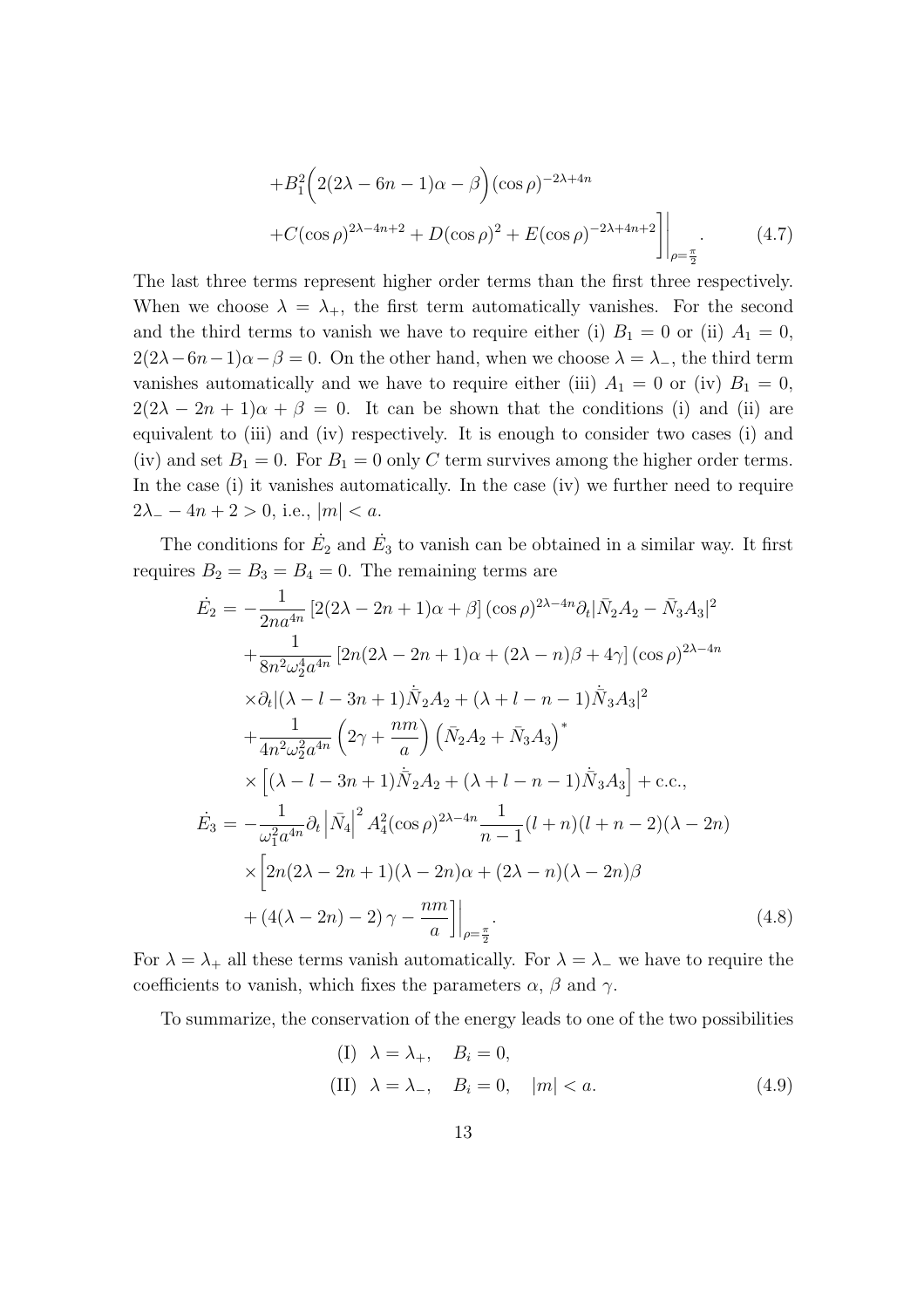In the case (II) the coefficients of the improvement terms must be chosen as

$$
\alpha = -\frac{n}{2(\lambda - n)(2\lambda - 2n + 1)} \frac{m}{a},
$$
  
\n
$$
\beta = \frac{n}{\lambda - n} \frac{m}{a},
$$
  
\n
$$
\gamma = -\frac{n}{2} \frac{m}{a}.
$$
\n(4.10)

The conditions  $B_i = 0$  require  $a_i = 0$  or  $b_i = 0$ , which lead to the quantization of  $\omega_i$ 

$$
\omega_1 = \pm (2k_1 + \lambda + l - n), \n\omega_2 = \pm (2k_2 + \lambda + l - n + 1), \n\omega_3 = \pm (2k_3 + \lambda + l - n - 1), \n\omega_4 = \pm (2k_4 + \lambda + l - n),
$$
\n(4.11)

where  $k_i$  are non-negative integers. Then, the hypergeometric functions in eqs. (3.15), (3.18), (3.26) can be expressed by the Jacobi polynomials as in the scalar field theory [8].

The above analysis does not immediately apply to the case  $\lambda - 2n = N$  for an integer *N*. Let us consider the  $N > 0$  case. (The  $N < 0$  case is equivalent to the  $N > 0$  case.) This occurs only when we choose  $\lambda = \lambda_+$ . In such a case the coefficients *A*<sup>*i*</sup> in eq. (4.6) are divergent for generic values of  $\omega_i$  since  $c_i - a_i - b_i = -N$ . To make  $A_i$  finite we have to choose  $\omega_i$  such that  $c_i - a_i = -k'_i$  or  $c_i - b_i = -k'_i$  for nonnegative integers  $k'_i$ . The conservation of the energy requires  $B_i = 0$  as above, which restrict the values of  $k'_i$  to  $k'_i = N, N + 1, \cdots$ . Redefining  $k_i = k'_i - N = 0, 1, \cdots$  we recover the values of  $\omega_i$  in eq. (4.11). Therefore, the results obtained for non-integer  $\lambda$  *−* 2*n* is also valid for integer  $\lambda$  *−* 2*n*.

### **5. Positivity of the energy**

We next consider the second condition of stability, i.e., the positivity of the energy. The integrand of the energy (2.10) is

$$
-\sqrt{-g}T^{t}{}_{t} = 2m\sqrt{h}\left(\frac{\tan\rho}{a}\right)^{2n-1}\left[n(B_{t}^{*}B_{t}) - \frac{1}{2}g_{tt}(B^{*}B)\right] + \partial_{\rho}\left[\sqrt{h}\left(\frac{\tan\rho}{a}\right)^{2n-1}\frac{1}{a}\left\{(\partial_{\rho}-\tan\rho)\left[2\alpha(B^{*}B)+\beta(B_{t}^{*}B^{t})\right]\right\}\right]
$$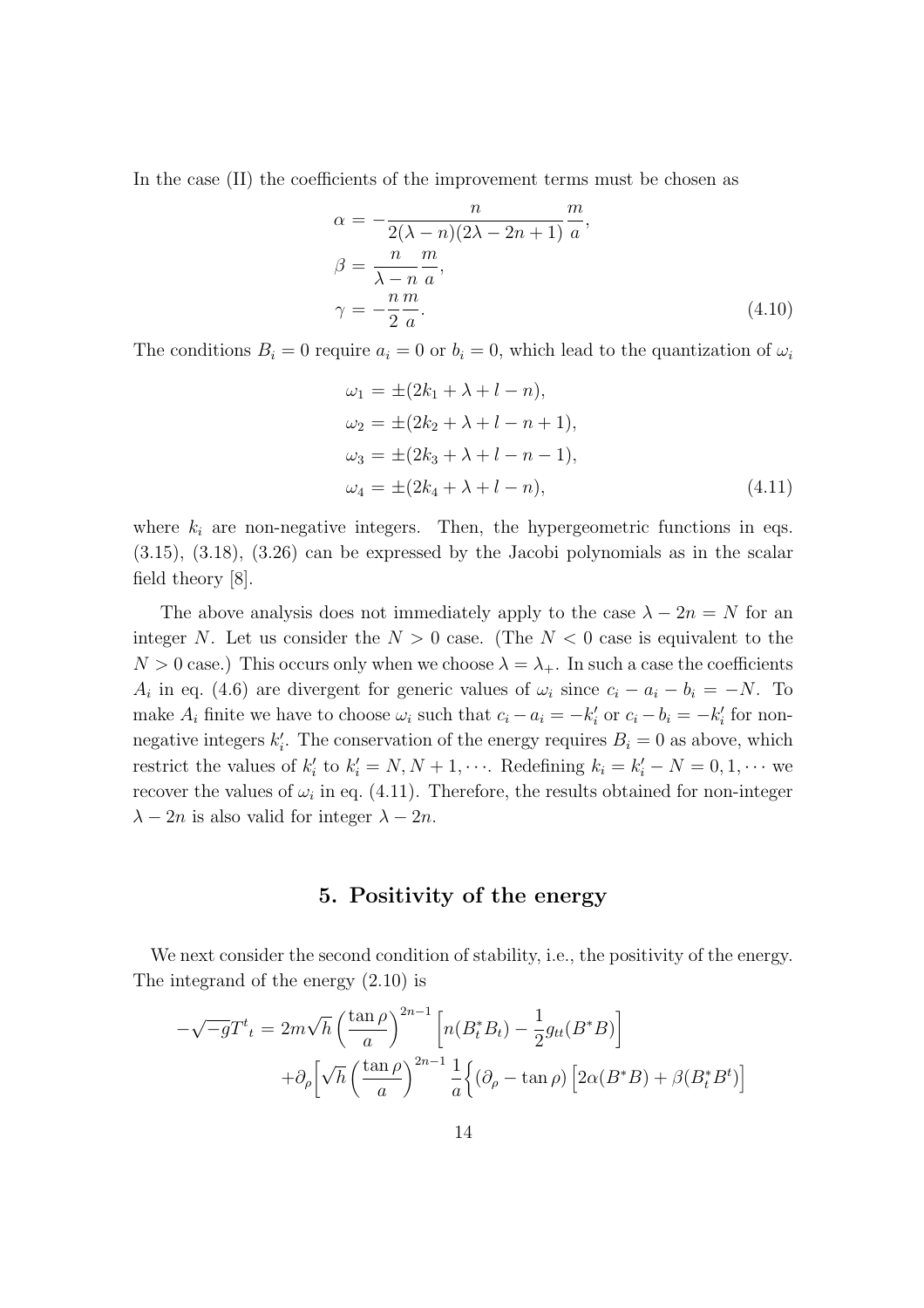$$
+\left(\partial_{\rho} - \tan \rho + \frac{2n-1}{\sin \rho \cos \rho}\right) \left[\beta (B_{\rho}^{*} B^{\rho}) + 4\gamma (B_{t\rho}^{*} B^{t\rho})\right] -\frac{1}{\sin \rho \cos \rho} \left[\beta (B_{a}^{*} B^{a}) + 4\gamma (B_{ta}^{*} B^{ta})\right] \Big\} + \sqrt{h} \nabla_{a} (\cdots)^{a}.
$$
 (5.1)

We see that the contributions from the  $\alpha$ ,  $\beta$  and  $\gamma$  terms in the action (2.6) are total derivative. Substituting eq. (3.5) into eq. (5.1) it is divided into three independent parts

$$
E = \frac{1}{n!} \int d\Omega \left[ E_1 \left| Y_{a_1 \cdots a_n}^{(l)} \right|^2 + E_2 \left| Y_{a_2 \cdots a_n}^{(l)} \right|^2 + E_3 \left| Y_{a_3 \cdots a_n}^{(l)} \right|^2 \right]. \tag{5.2}
$$

 $E_1, E_2$  and  $E_3$  depend only on  $R_1, (R_2, R_3)$  and  $R_4$  respectively.

*E*<sup>1</sup> is evaluated as

$$
E_1 = m \int d\rho \left(\frac{\tan \rho}{a}\right)^{4n+1} \frac{1}{\sin^2 \rho} |R_1|^2 + \Delta E_1,
$$
 (5.3)

where  $\Delta E_1$  is total derivative terms

$$
\Delta E_1 = \int d\rho \partial_\rho \left[ \left( \frac{\tan \rho}{a} \right)^{4n-1} \frac{1}{a} \left\{ 2\alpha \left( \partial_\rho - \tan \rho + \frac{2n}{\sin \rho \cos \rho} \right) - \frac{\beta}{\sin \rho \cos \rho} \right\} |R_1|^2 \right]
$$
  
= 
$$
\left[ -\frac{1}{a^{4n}} \left[ 2(2\lambda - 2n + 1)\alpha + \beta \right] \left| \bar{N}_1 \right|^2 A_1^2 (\cos \rho)^{2\lambda - 4n} + \mathcal{O}((\cos \rho)^{2\lambda - 4n + 2}) \right] \Big|_{\rho = \frac{\pi}{2}}.
$$
(5.4)

The integral of the bulk term in eq. (5.3) is convergent for  $\lambda = \lambda_+$  as seen from the boundary behavior of  $R_1$  in eq. (4.5). However, it is divergent for  $\lambda = \lambda$ <sub>−</sub>. Therefore, the choice  $\lambda = \lambda_{-}$  is not allowed and only  $\lambda = \lambda_{+}$  is possible. In the case of scalar fields discussed in refs. [7, 8] the mass term in the energy is also divergent but it is canceled by a divergent contribution from the kinetic term. Both of  $\lambda = \lambda_+$  and  $\lambda = \lambda$ <sub>−</sub> are possible in the scalar field theories. In the present theory there is no kinetic term in the energy since the kinetic term of the action is a topological term. For  $\lambda = \lambda_+$  the bulk term in eq. (5.3) is obviously positive definite when  $m > 0$ . The boundary term  $\Delta E_1$  vanishes since it has a positive power of cos  $\rho$ .

Similarly,  $E_2$  and  $E_3$  are given by

$$
E_2 = m \int d\rho \left(\frac{\tan \rho}{a}\right)^{4n+1} \frac{1}{\sin^2 \rho} \left[\frac{1}{n}(l+n-1)^2 |R_2|^2 + n \left(\cos^2 \rho |R_3|^2 + \frac{1}{\sin^2 \rho} |R_5|^2\right)\right] + \Delta E_2,
$$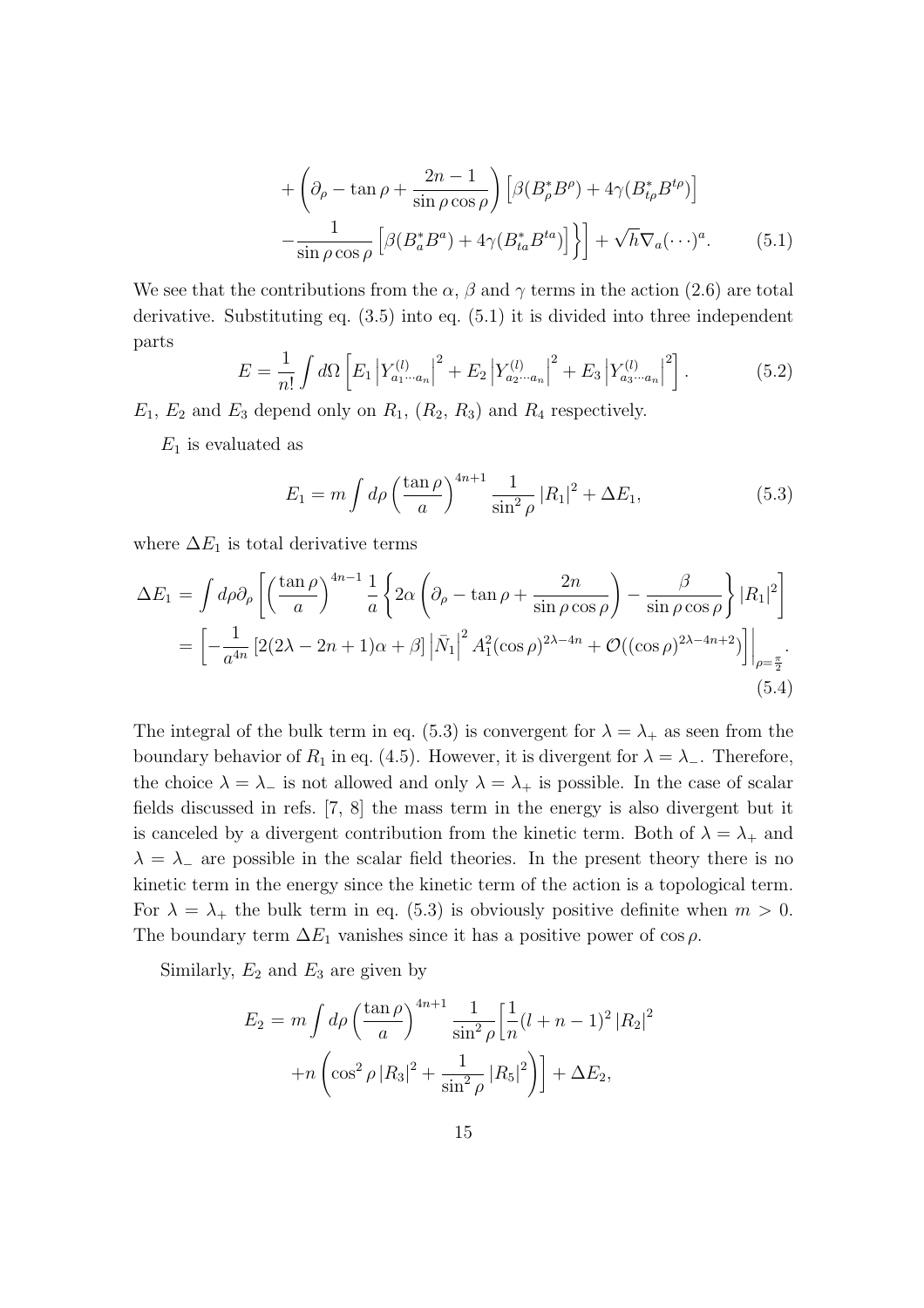$$
E_3 = m \int d\rho \left(\frac{\tan \rho}{a}\right)^{4n+1} \frac{1}{\sin^4 \rho} \left[n(n-1)\frac{1}{\sin^2 \rho} |R_7|^2 + \frac{n}{n-1}(l+n)(l+n-2) \left(|R_4|^2 + |R_6|^2\right)\right] + \Delta E_3,
$$
 (5.5)

where the boundary terms are

$$
\Delta E_2 = -\frac{1}{4na^{4n}} \Big[ \left[ 2(2\lambda - 2n + 1)\alpha + \beta \right] \left| \bar{N}_2 A_2 - \bar{N}_3 A_3 \right|^2 (\cos \rho)^{2\lambda - 4n} \n- \frac{1}{n\omega_2^4} \left[ 2n(2\lambda - 2n + 1)\alpha + (2\lambda - n)\beta + 4\gamma \right] \n\times \left| (\lambda - l - 3n + 1)\bar{N}_2 A_2 + (\lambda + l - n - 1)\bar{N}_3 A_3 \right|^2 (\cos \rho)^{2\lambda - 4n} \n+ \mathcal{O}((\cos \rho)^{2\lambda - 4n + 2}) \Big] \Big|_{\rho = \frac{\pi}{2}},
$$
\n
$$
\Delta E_3 = \left[ \frac{(l + n)(l + n - 2)(\lambda - 2n)^2}{(n - 1)\omega_4^4 a^{4n}} \left[ 2n(2\lambda - 2n + 1)\alpha + (2\lambda - n)\beta + 4\gamma \right] \right. \n\times \left| \dot{\bar{N}}_4 \right|^2 A_4^2 (\cos \rho)^{2\lambda - 4n} + \mathcal{O}((\cos \rho)^{2\lambda - 4n + 2}) \Big] \Big|_{\rho = \frac{\pi}{2}}.
$$
\n(5.6)

For  $\lambda = \lambda_+$  the bulk integrals in eq. (5.5) are convergent and are positive definite when  $m > 0$ . The boundary terms  $\Delta E_2$  and  $\Delta E_3$  vanish in the same way as  $\Delta E_1$ .

It is thus proved that the energy is well-defined and positive definite for the case (I) in eq. (4.9) if the additional condition  $m > 0$  is satisfied. The case (II) in eq. (4.9) is not allowed since the energy is divergent. Therefore, there exists only one complete set of solutions corresponding to the case (I) for antisymmetric tensor fields with the Chern-Simons type action.

### **6. Scalar product**

Finally we consider a scalar product of the fields. The scalar product of two solutions  $B_{1\mu_1\cdots\mu_n}$  and  $B_{2\mu_1\cdots\mu_n}$  is defined as

$$
(B_1, B_2) = \int d^{d-1}x \sqrt{-g} J^t \tag{6.1}
$$

by using the time component of the conserved current

$$
J^{\mu} = -i \left( B_{1\nu_1 \cdots \nu_n}^* F_2^{\mu\nu_1 \cdots \nu_n} - F_1^{*\mu\nu_1 \cdots \nu_n} B_{2\nu_1 \cdots \nu_n} \right). \tag{6.2}
$$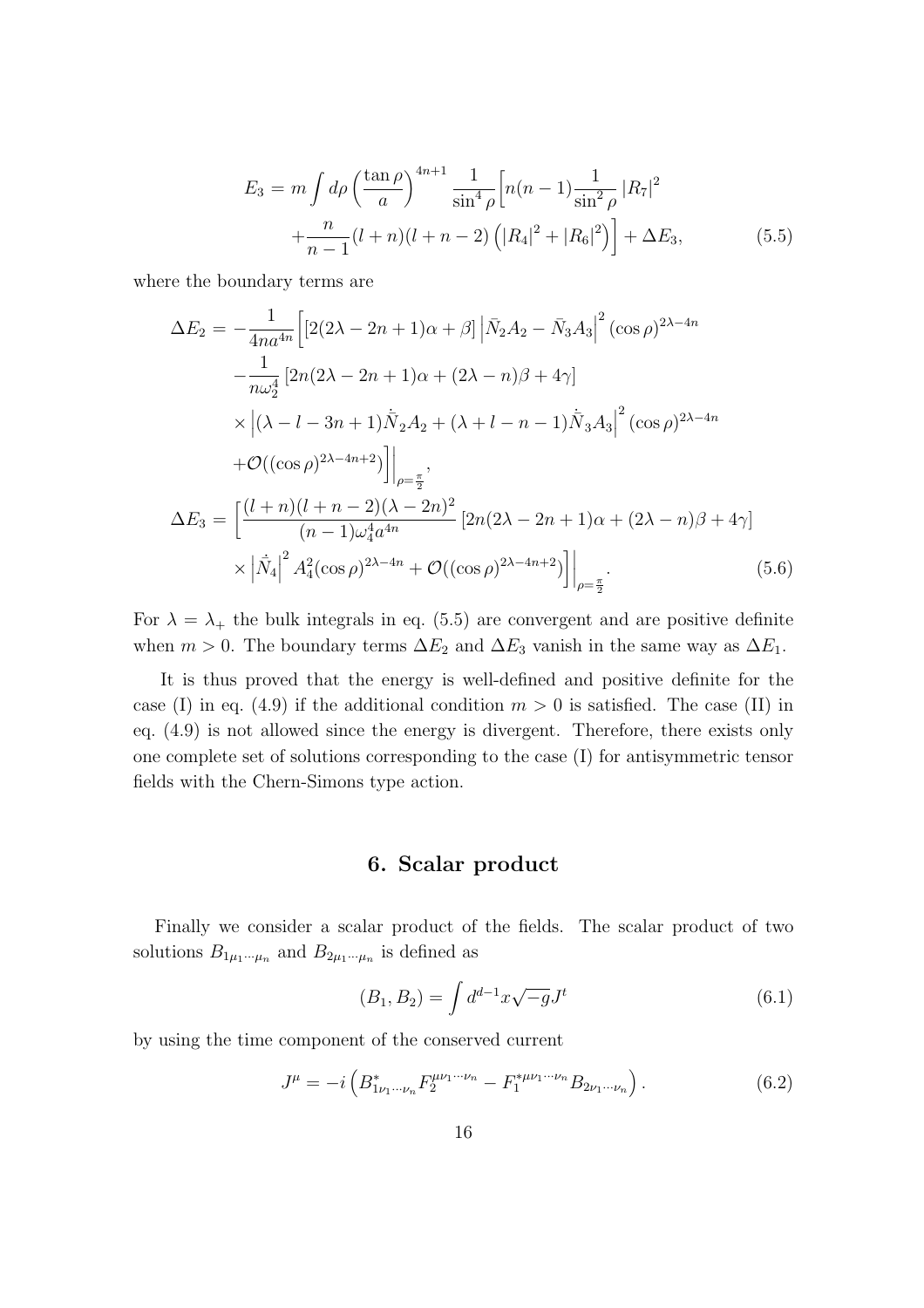The integral in eq. (6.1) is convergent since  $\sqrt{-g}J^t = \mathcal{O}\left((\cos \rho)^{2\lambda - 4n + 1}\right)$  for  $\rho \to \frac{\pi}{2}$ and  $2\lambda - 4n + 1 > -1$  for  $\lambda = \lambda_+$  and  $m > 0$ . The scalar product (6.1) is also conserved

$$
\frac{d}{dt}(B_1, B_2) = -\int d^{d-2}\theta \sqrt{-g}J^{\rho}\Big|_{\rho=\frac{\pi}{2}} = 0
$$
\n(6.3)

since  $\sqrt{-g}J^{\rho}|_{\rho=\frac{\pi}{2}} = \mathcal{O}((\cos \rho)^{2\lambda - 4n + 2})|_{\rho=\frac{\pi}{2}} = 0$  for  $\lambda = \lambda_+$  and  $m > 0$ . Therefore we have a well-defined conserved scalar product.

This work is partially supported by the Grant-in-Aid from the Ministry of Education, Culture, Sports, Science and Technology, Japan, Priority Area (#707) "Supersymmetry and Unified Theory of Elementary Particles".

# **Appendix: Spherical harmonics on S***<sup>d</sup>−*<sup>2</sup>

In this Appendix we sketch how to construct spherical harmonics for antisymmetric tensor fields on S*<sup>d</sup>−*<sup>2</sup> following the approach in refs. [16, 17, 18]. See also ref. [19]. We embed a  $(d-2)$ -dimensional unit sphere  $S^{d-2}$  in  $(d-1)$ -dimensional Euclidean space  $\mathbf{R}^{d-1}$  with the Cartesian coordinates  $x^i$  ( $i = 1, 2, \dots, d-1$ ). The metric of **R***<sup>d</sup>−*<sup>1</sup> is given by

$$
ds^{2} = \delta_{ij} dx^{i} dx^{j}
$$
  
=  $dr^{2} + r^{2} h_{ab}(\theta) d\theta^{a} d\theta^{b}$ , (A.1)

where  $r = \sqrt{\delta_{ij}x^ix^j}$  is a radial coordinate and  $\theta^a$  ( $a = 1, 2, \dots, d - 2$ ) are angular coordinates parametrizing the unit sphere  $S^{d-2}$  with the metric  $h_{ab}$ .

Let us consider antisymmetric tensors  $T_{i_1\cdots i_n}$  in  $\mathbf{R}^{d-1}$  which satisfy

$$
n^{i_1} T_{i_1 \cdots i_n} = 0, \qquad \partial^{i_1} T_{i_1 \cdots i_n} = 0,
$$
\n(A.2)

where  $n^{i}(\theta) = r^{-1}x^{i}$  is a unit vector normal to the sphere. In the polar coordinates  $(r, \theta^a)$  these conditions become

$$
T_{ra_2\cdots a_n} = 0, \qquad \nabla^{a_1} T_{a_1\cdots a_n} = 0,
$$
\n(A.3)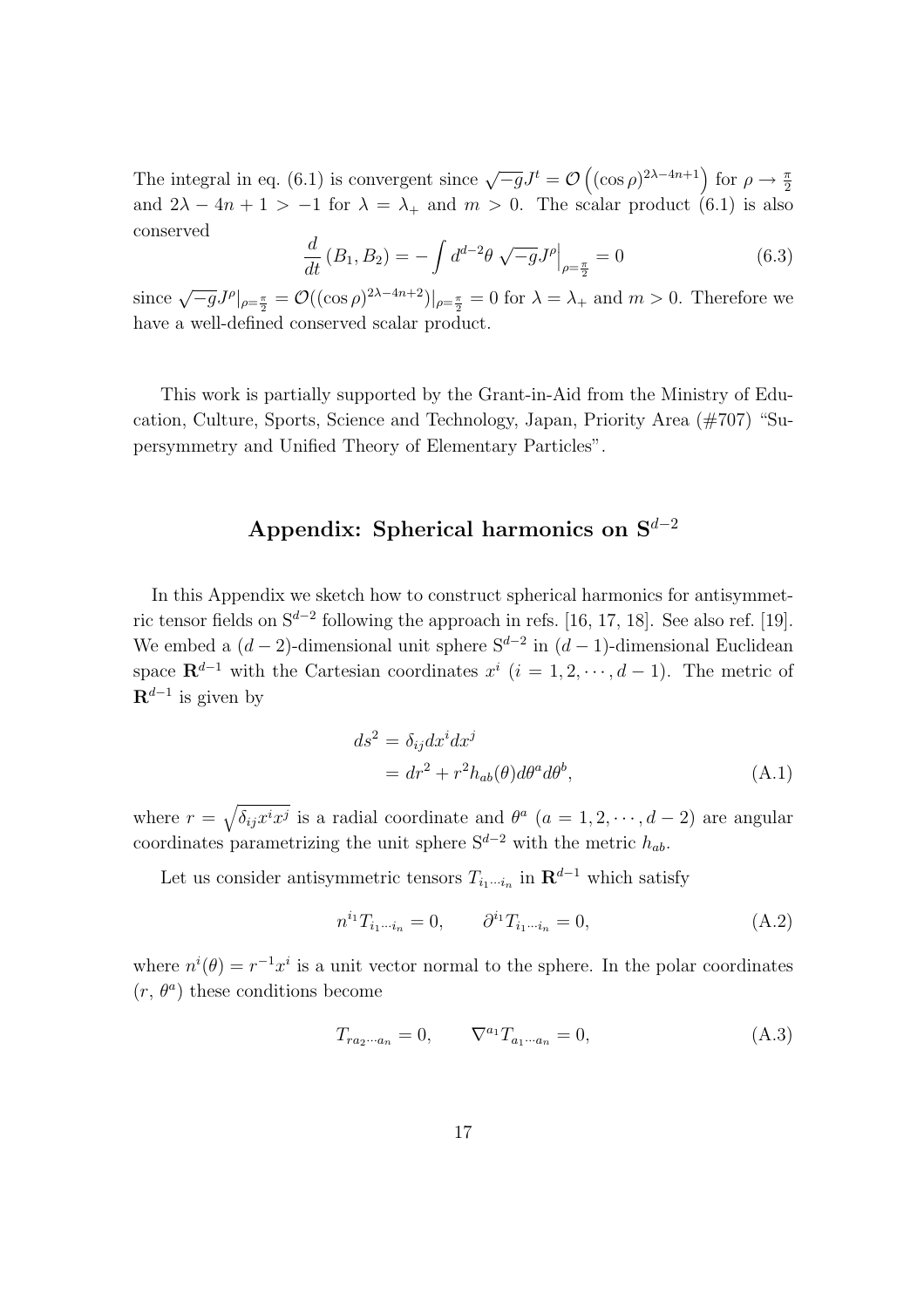where  $\nabla_a$  is the covariant derivative on  $S^{d-2}$ . Therefore, restricting to the unit sphere they represent transverse tensors on the sphere. The relation between  $T_{i_1 \cdots i_n}$ and  $T_{a_1\cdots a_n}$  is

$$
T_{a_1\cdots a_n} = r^n \frac{\partial n^{i_1}}{\partial \theta^{a_1}} \cdots \frac{\partial n^{i_n}}{\partial \theta^{a_n}} T_{i_1\cdots i_n}.
$$
 (A.4)

In the Cartesian coordinates spherical harmonics for such transverse antisymmetric tensors for  $n \geq 1$  are given by

$$
Y_{i_1\cdots i_n}^{(l)}(\theta) = r^{-l} C_{[i_1\cdots i_n j_1](j_2\cdots j_l)} x^{j_1} x^{j_2} \cdots x^{j_l}.
$$
 (A.5)

Here,  $C_{[i_1\cdots i_nj_1](j_2\cdots j_l)}$  is a constant coefficient, which is antisymmetric in  $i_1, \cdots, i_n, j_1$ and symmetric in  $j_2, \dots, j_l$ , and is traceless with respect to any pair of the indices. Spherical harmonics for  $n = 0$  are given by

$$
Y^{(l)}(\theta) = r^{-l} C_{(j_1 \cdots j_l)} x^{j_1} \cdots x^{j_l}, \tag{A.6}
$$

where  $C_{(j_1\cdots j_l)}$  is symmetric in  $j_1, \cdots, j_l$  and is traceless with respect to any pair of the indices. Note that *l* takes values  $l = 0, 1, 2, \cdots$  for  $n = 0$  and  $l = 1, 2, 3, \cdots$  for  $n \geq 1$ . One can easily check that these tensors indeed satisfy the conditions  $(A.2)$ . Applying the Laplacian  $\Delta_{d-1} = \delta^{ij}\partial_i\partial_j$  in  $\mathbf{R}^{d-1}$  we find

$$
\Delta_{d-1} Y_{i_1 \cdots i_n}^{(l)} = -\frac{l(l+d-3)}{r^2} Y_{i_1 \cdots i_n}^{(l)}.\tag{A.7}
$$

On the other hand, in the polar coordinates we have

$$
\Delta_{d-1} Y_{a_1 \cdots a_n}^{(l)} = \left[ \frac{1}{r^2} \nabla^a \nabla_a + \left( \partial_r + \frac{d-n-2}{r} \right) \left( \partial_r - \frac{n}{r} \right) - \frac{n}{r^2} \right] Y_{a_1 \cdots a_n}^{(l)} \n= \frac{1}{r^2} \left( \nabla^a \nabla_a - n \right) Y_{a_1 \cdots a_n}^{(l)}.
$$
\n(A.8)

In the last line we have used the fact that  $Y_{a_1\cdots a_n}^{(l)}$ , which is related to eqs. (A.5),  $(A.6)$  by the relation  $(A.4)$ , has *r* dependence  $r^n$ . Comparing eqs.  $(A.7)$  and  $(A.8)$ we obtain eigenvalues of the Laplacian on S*<sup>d</sup>−*<sup>2</sup>

$$
\nabla^a \nabla_a Y_{a_1 \cdots a_n}^{(l)} = -[l(l+d-3) - n] Y_{a_1 \cdots a_n}^{(l)}.
$$
 (A.9)

Useful identities, which can be easily derived from eq. (A.9) are

$$
\nabla^{a} \nabla_{a} \partial_{[a_{1}} Y_{a_{2} \cdots a_{n}]}^{(l)} = -[l(l+d-3) - d + n + 2] \partial_{[a_{1}} Y_{a_{1} \cdots a_{n}]}^{(l)},
$$
  
\n
$$
\nabla^{a_{1}} \nabla_{[a_{1}} Y_{a_{2} \cdots a_{n}]}^{(l)} = -\frac{1}{n} (l+n-1)(l+d-n-2) Y_{a_{2} \cdots a_{n}}^{(l)}.
$$
\n(A.10)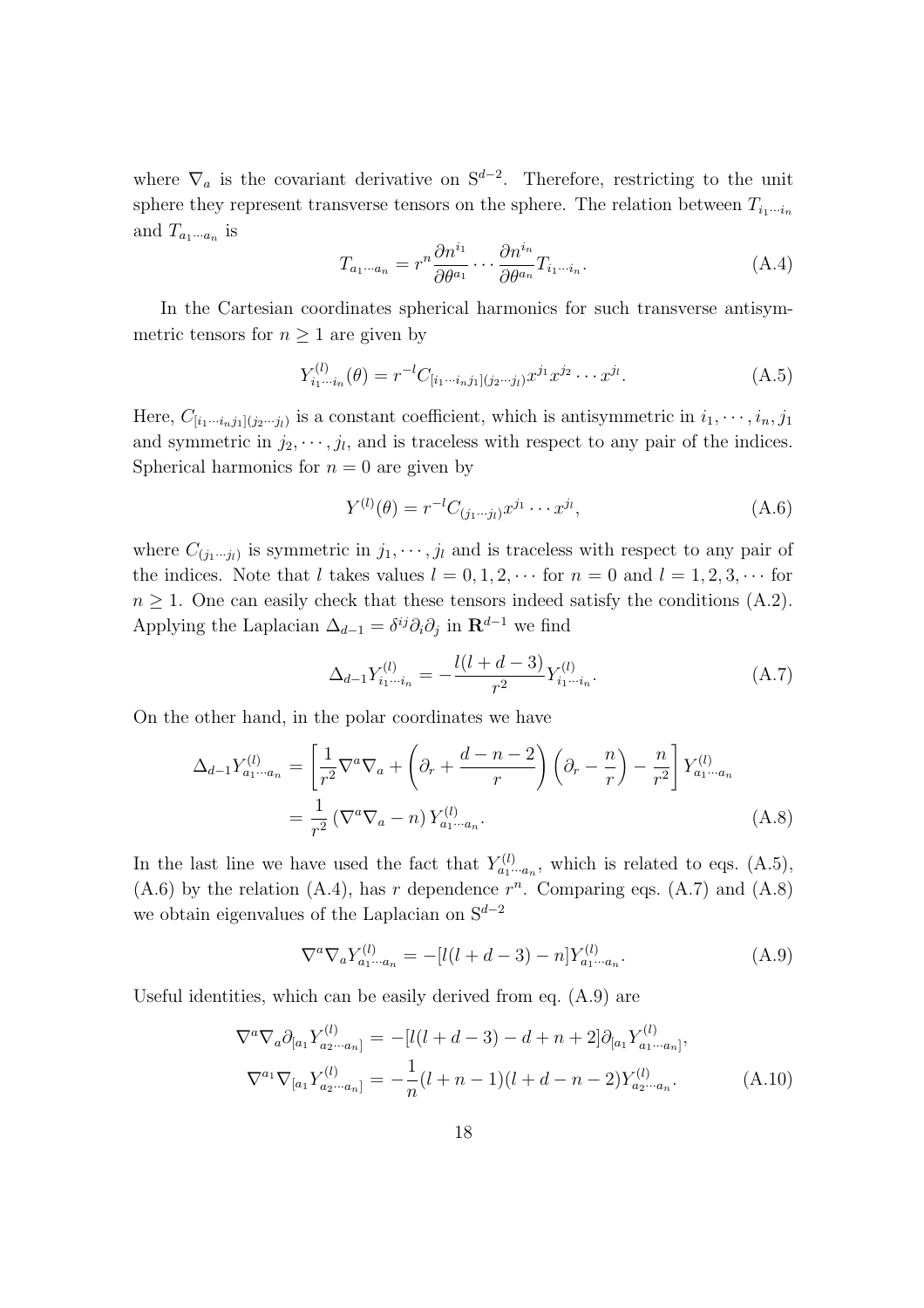There is a duality relation between  $Y_{a_1\cdots a_m}^{(l)}$  and  $Y_{a_1\cdots a_{d-m-3}}^{(l)}$ , which we use in sect. 3. By appropriately choosing the coefficients *C*'s in eqs. (A.5) and (A.6) the relation can be written as

$$
Y^{(l)a_1\cdots a_m} = \frac{(-1)^{\frac{1}{2}(m+1)(d-m-2)}}{(l+m)(d-m-3)!} \frac{1}{\sqrt{h}} \epsilon^{a_1\cdots a_{2n+1}} \partial_{a_{m+1}} Y^{(l)}_{a_{m+2}\cdots a_{d-2}}.
$$
 (A.11)

One can easily check that both hand sides of this equation are transverse and have the same eigenvalue of  $\nabla_a \nabla^a$ . The normalization factor on the right hand side is determined by repeated applications of this relation.

## **References**

- [1] M.J. Duff, B.E.W. Nilsson and C.N. Pope, Kaluza-Klein supergravity, *Phys. Rept.* **130** (1986) 1.
- [2] J. Maldacena, The large *N* limit of superconformal field theories and supergravity, *Adv. Theor. Math. Phys.* **2** (1998) 231, hep-th/9711200.
- [3] S.S. Gubser, I.R. Klebanov and A.M. Polyakov, Gauge theory correlators from noncritical string theory, *Phys. Lett.* **B428** (1998) 105, hep-th/9802109.
- [4] E. Witten, Anti de Sitter space and holography, *Adv. Theor. Math. Phys.* **2** (1998) 253, hep-th/9802150.
- [5] O. Aharony, S.S. Gubser, J. Maldacena, H. Ooguri and Y. Oz, Large *N* field theories, string theory and gravity, *Phys. Rept.* **323** (2000) 183, hepth/9905111.
- [6] L.F. Abbott and S. Deser, Stability of gravity with a cosmological constant, *Nucl. Phys.* **B195** (1982) 76.
- [7] P. Breitenlohner and D.Z. Freedman, Positive energy in anti-de Sitter backgrounds and gauged extended supergravity, *Phys. Lett.* **B115** (1982) 197; Stability in gauged extended supergravity, *Ann. Phys.* **144** (1982) 249.
- [8] L. Mezincescu and P.K. Townsend, Stability at a local maximum in higher dimensional anti-de Sitter space and applications to supergravity, *Ann. Phys.* **160** (1985) 406.